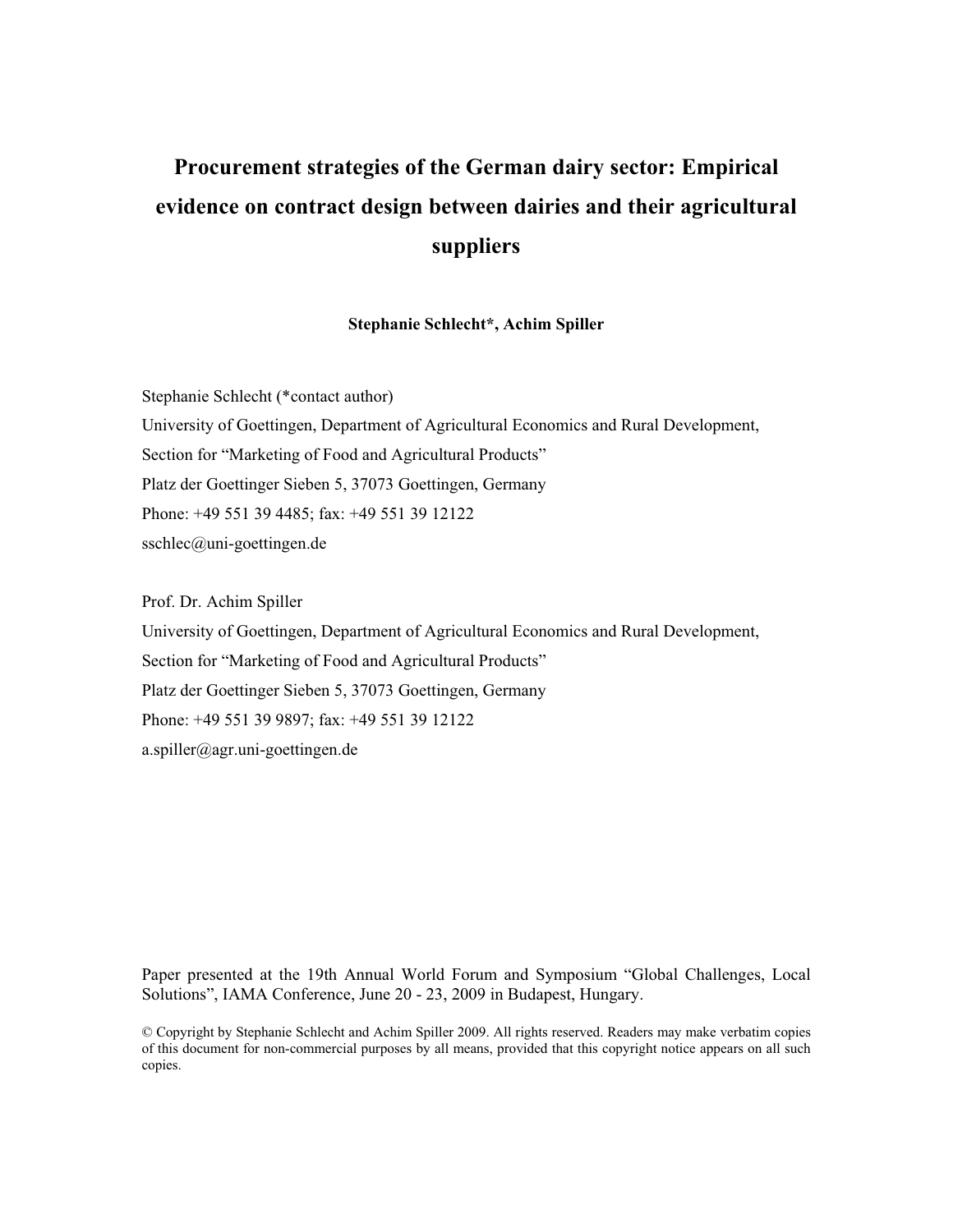# **Procurement strategies of the German dairy sector: Empirical evidence on contract design between dairies and their agricultural suppliers**

# Executive Summary

The aim of the following study is to examine the business relationship between the dairy industry and dairy farmers in North-Western Germany, particularly with respect to negotiating the conditions of milk supply (contracting parameters) after the quota expiry in 2015. Therefore, a farm survey with 161 personal interviews distinguishes two aspects: What are the attitudes of German dairy farmers towards contracting? What are farmers' preferences for the contract attributes pricing, volume regulation, contract duration, and intensity of the settlement? These questions are analyzed by means of uni- and bivarate statistics.

Although long-term and stable business relationships are typical in the industry, milk suppliers' have a preference for entrepreneurial freedom and independence. In general, dairy farmers prefer contracts without volume controls, i.e. flexibility concerning production volumes. The maximum length of contract terms is two years. Hence, current durations can be maintained in future contracts. Farmers strongly reject the cooperative price setting due to a perceived lack of control. They favor (frequent) price negotiations or the application of a reference price. Furthermore, there are relationships between farmers' attitudes and preferences for contract attributes. Dairy processors should consider their suppliers' attitudes, if they want to raise their acceptance for new contract systems. In addition, it is important that contracts between dairies and farmers match their respective goals. Moreover, contract systems should go well together with the dairies' supply management concept (Spiller 2009a).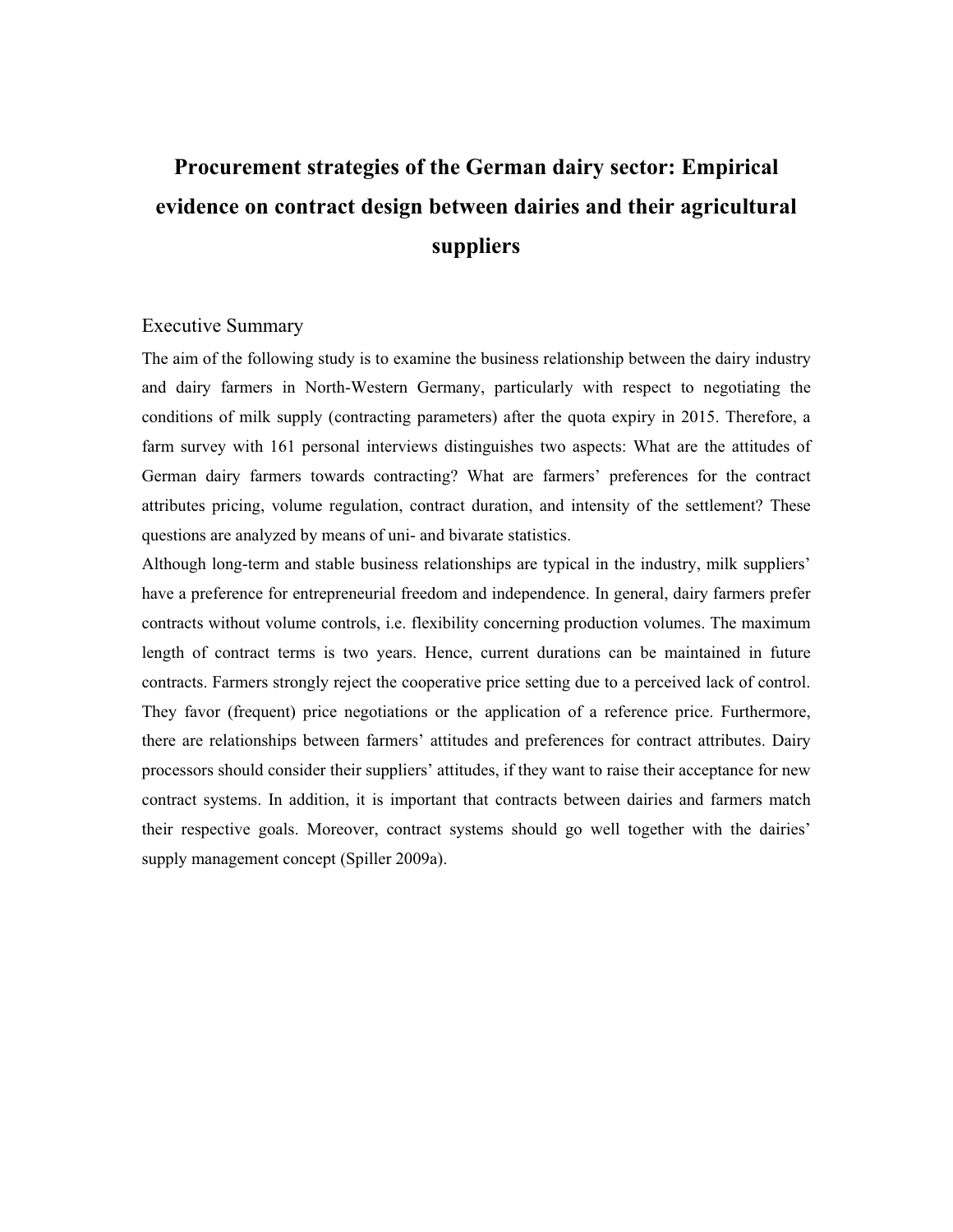# **Procurement strategies of the German dairy sector: Empirical evidence on contract design between dairies and their agricultural suppliers**

# Abstract

The aim of the following study is to examine the business relationship between the dairy industry and dairy farmers in North-Western Germany, particularly with respect to negotiating the conditions of milk supply (contracting parameters) after the quota expiry in 2015. Therefore, a farm survey with 161 personal interviews distinguishes two aspects: What are the attitudes of German dairy farmers towards contracting? What are farmers' preferences for the contract attributes pricing, volume regulation, contract duration, and intensity of the settlement? These questions are analyzed by means of uni- and bivarate statistics. Thus, the study gives insights on agricultural contracting from the viewpoint of behavioral science.

**Key words:** Procurement, Contract Design, Dairy Industry, Supplier Relations, Supply Chain Management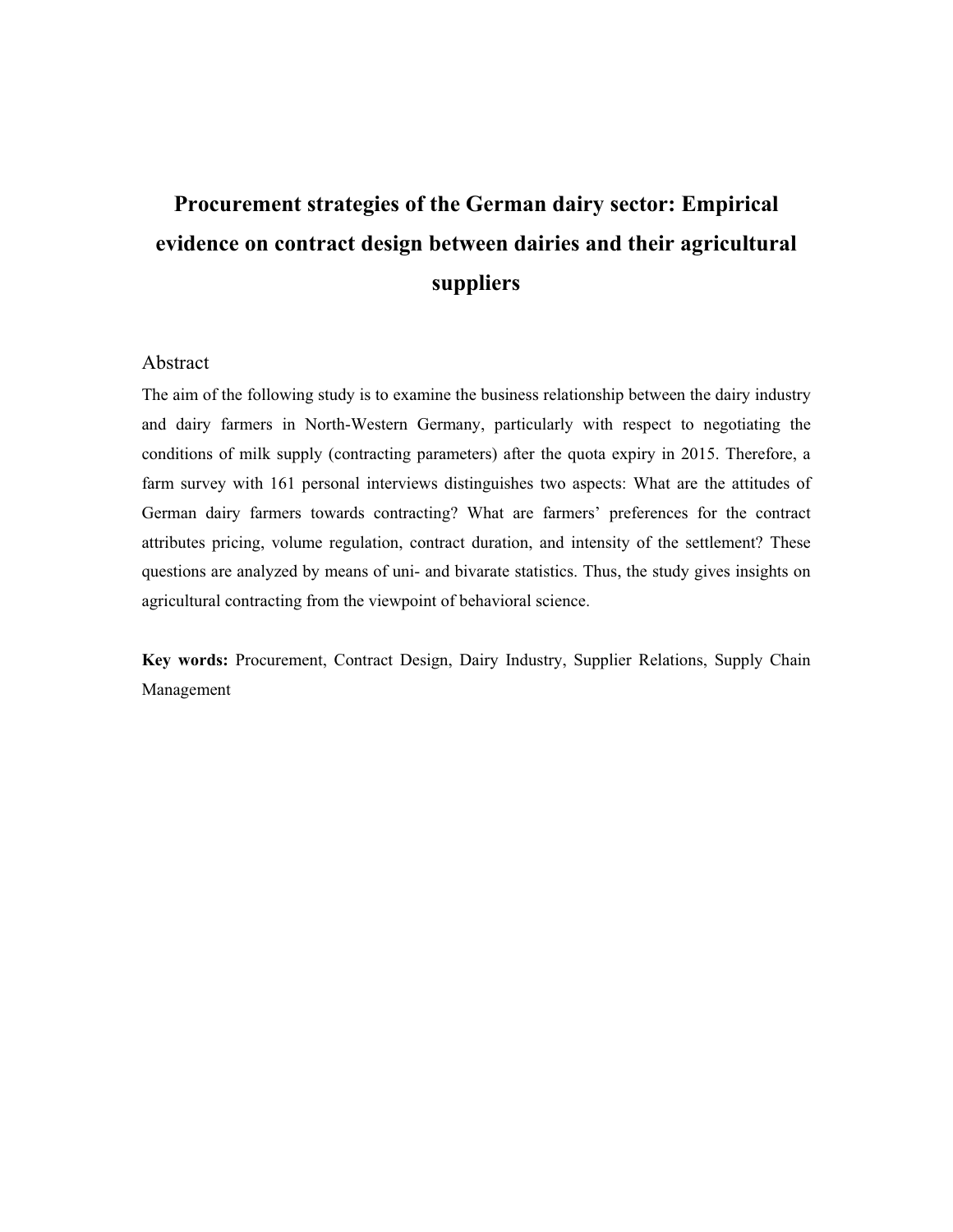# Introduction

The German dairy industry faces an outstanding challenge for the years to come: Currently, the volume of milk produced is limited by the so-called milk quota scheme, a quantitative ceiling that milk producers within the European Union (EU) are not allowed to exceed. Although certain lobby groups (e. g. the German Federal Dairy Farmers Association BDM) request the maintenance of the quota scheme, it is very likely to expire in 2015 (European Commission 2008; Fahlbusch et al. 2009).

Up to now, the quota system has granted a certain planning reliability for dairies and farmers alike, which will fall when the quota is abolished. The dairy industry thus needs to establish new contract systems in order to control the amount of supplied milk, which might increase considerably after 2015 (Isermeyer 2007; Isermeyer et al. 2006).

60-70 % of all German milk is purchased and processed by dairy cooperatives. The abolition of the quota would mean a notable change for them. Due to the cooperative law they are  $-$  in contrast to private dairies –contractually obliged to accept the whole amount of milk delivered by their members (Gyau, Spiller, and Wocken 2008). Nevertheless, the changes brought about by the liberalization of the milk market challenge the German dairy sector as a whole. Cooperatives as well as privately owned dairies are well advised to develop procurement strategies for the time after the quota exit at an early stage in order to assure their raw material supply (Buschendorf 2008).

So far, the business relationship between dairies and their agricultural suppliers has been characterized by multiannual contracts (Wocken and Spiller 2009). Nevertheless, a survey of the University Goettingen revealed already in the year 2006 that German dairy farmers assessed the relationship with their processors as "rather problematic" (Schulze, Wocken, and Spiller 2006). Current developments among a rising number of dairy farmers, e. g. the increasing willingness to join producer organizations, the frustration with their dairy cooperatives and particularly the milk strike in the summer of 2008, when thousands of farmers stopped delivering their milk for more than two weeks, emphasize the lack of confidence between the partners in the dairy supply chain (Spiller 2009a). However, trust is a decisive factor in business interactions between German dairies and their suppliers (Schulze, Wocken, and Spiller 2006). It further points to the importance of taking the opinion of agricultural suppliers into account whenever new sourcing strategies are discussed. Thus, enhancing the business relationship quality in the dairy sector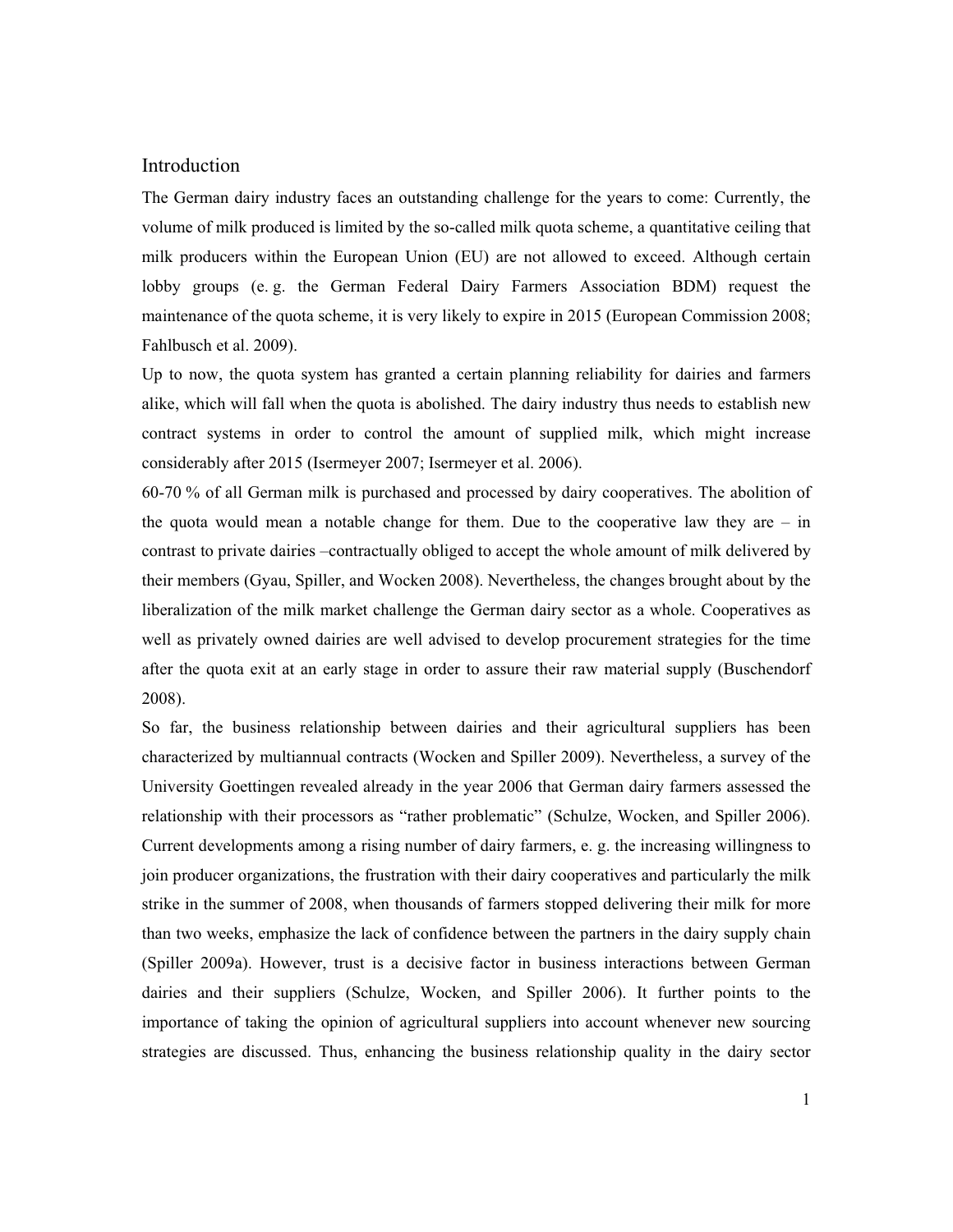would be desirable, because it facilitates the establishment of new, sustainable contract systems in the industry.

The aim of the following study is to examine how the business relationship between the dairy industry and dairy farmers in North-Western Germany might develop after 2015, particularly with respect to negotiating the conditions of milk supply (contracting parameters) after the quota exit. Therefore, our farm survey distinguishes two aspects: What are the attitudes of German dairy farmers towards contracting? Do these attitudes influence farmers' preferences towards the contract attributes pricing, volume regulation, contract duration, and intensity of the settlement? These questions are analyzed by means of uni- and bivarate statistics. Hence, the study provides insights in agricultural contracting from the viewpoint of behavioral science. Furthermore, we provide farmers' opinions on important contract attributes. They can be used to negotiate future contracts at an early stage. Milk processors have the opportunity to design contracts that match their procurement strategies as well as their suppliers' wishes.

First of all, an overview of the European Dairy market is presented. After a brief introduction into the functioning of the European quota system, we provide information about the German dairy sector and the status quo of sourcing strategies in the industry. Next, an overview of the state of the art on agricultural contracting in general and in the dairy industry in particular will be given. Subsequently we present the methodology, sample and results of our farm survey. The paper concludes with some ideas on matching marketing contracts with dairies' sourcing strategies after the quota exit.

## The Dairy market

# *The European milk quota*

The common organization of the market (CMO) in milk and milk products was established in 1964. With the Agenda 2000-reform of the Common Agricultural Policy (CAP) in 1999, it was substituted by Regulation (EC) No 1255/1999. It comprises several specific market instruments for dairy products, such as the public intervention, private storage, export refunds, internal disposal aids, tariffs and the milk quota (European Commission 2002).

The European milk quota system was established in April 1984 (Downs 1991). Its latest legal foundation is Regulation (EC) No 1256/99 (Official Journal of the European Communities 1999).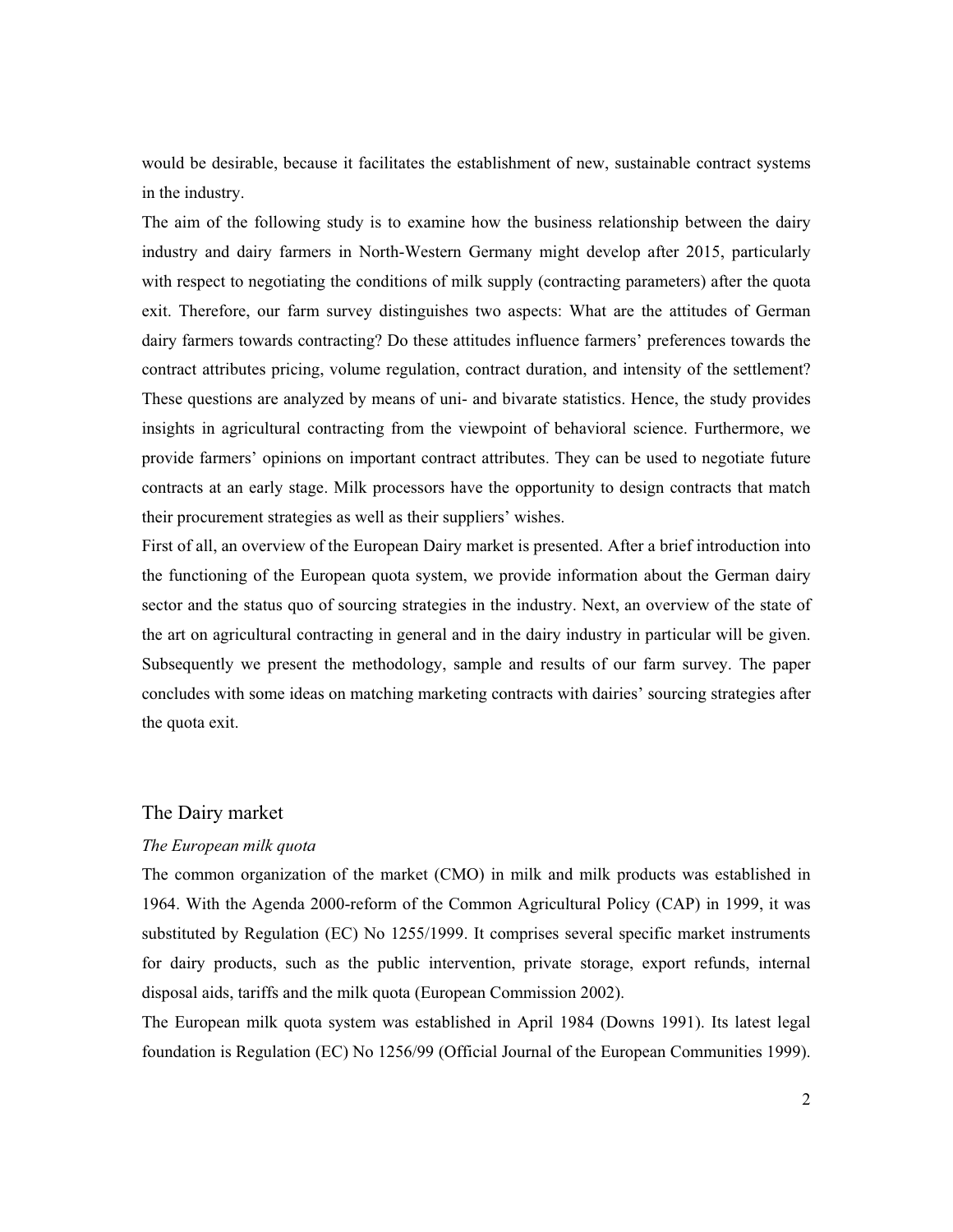The introduction of the quota system became necessary, because at the end of the 1970s the milk production in the European Union exceeded the demand for dairy products by far (European Commission 2002). Based on historic production volumes, quotas were set for each member state (Downs 1991). These production ceilings restricted the production of each member state to its national guaranteed quantity.

The production volume of a farm is limited to the sum of the milk quota assigned in 1984 (minus obligatory quota reductions) together with subsequent milk quota purchases. Expansion of the milk production is only possible by buying or leasing quota (Bergevoet 2005), i.e. growth of the dairy production is associated with relatively high costs for obtaining quota (Isermeyer 2007). Due to the introduction of milk quota exchanges in some member states, the tradability of quota became more flexible over time (Jongeneel and Tonini 2008). A decisive feature of the quota system was the super levy, a direct financial penalty on individual producers exceeding quotas (Downs 1991). Introducing the milk quota with the super levy system in 1984 implied that each producer got a farm specific quota (Jongeneel and Tonini 2008). Due to the high level of the super levy any production exceeding the admissible quota is unattractive for farmers (European Commission 2006; Jongeneel and Tonini 2008).

The initial total guaranteed quantity of the European Union added up to 103.7 million t in 1984, which exceeded domestic consumption (European Commission 2002). Therefore, the limited milk production was evaluated as unsuitable to solve the EU's surplus problems. That is why further quota reductions took place in the following years (Jongeneel and Tonini 2008). The ongoing liberalization of the markets led to adjustments in the common organization of the market in milk and milk products. With the 2003 reform, a number of changes made the dairy market regime more responsive to market signals, e.g. by reducing the intervention prices for butter and skimmed milk powder, by reducing the export refunds etc. (European Commission 2008; Isermeyer 2007). Finally, the European Commission has announced its will to abandon the milk quota system in 2015 (Jongeneel and Tonini 2008).

The liberalization of the dairy market, especially the expiry of the milk quotas, challenges the industry as a whole. Up to now, the fixed production volume imposed by the quota system has granted a certain planning reliability for dairies and farmers alike. With the expiry of the quota, the business relationships between the agricultural suppliers and their dairies need to be rearranged by establishing new contractual arrangements.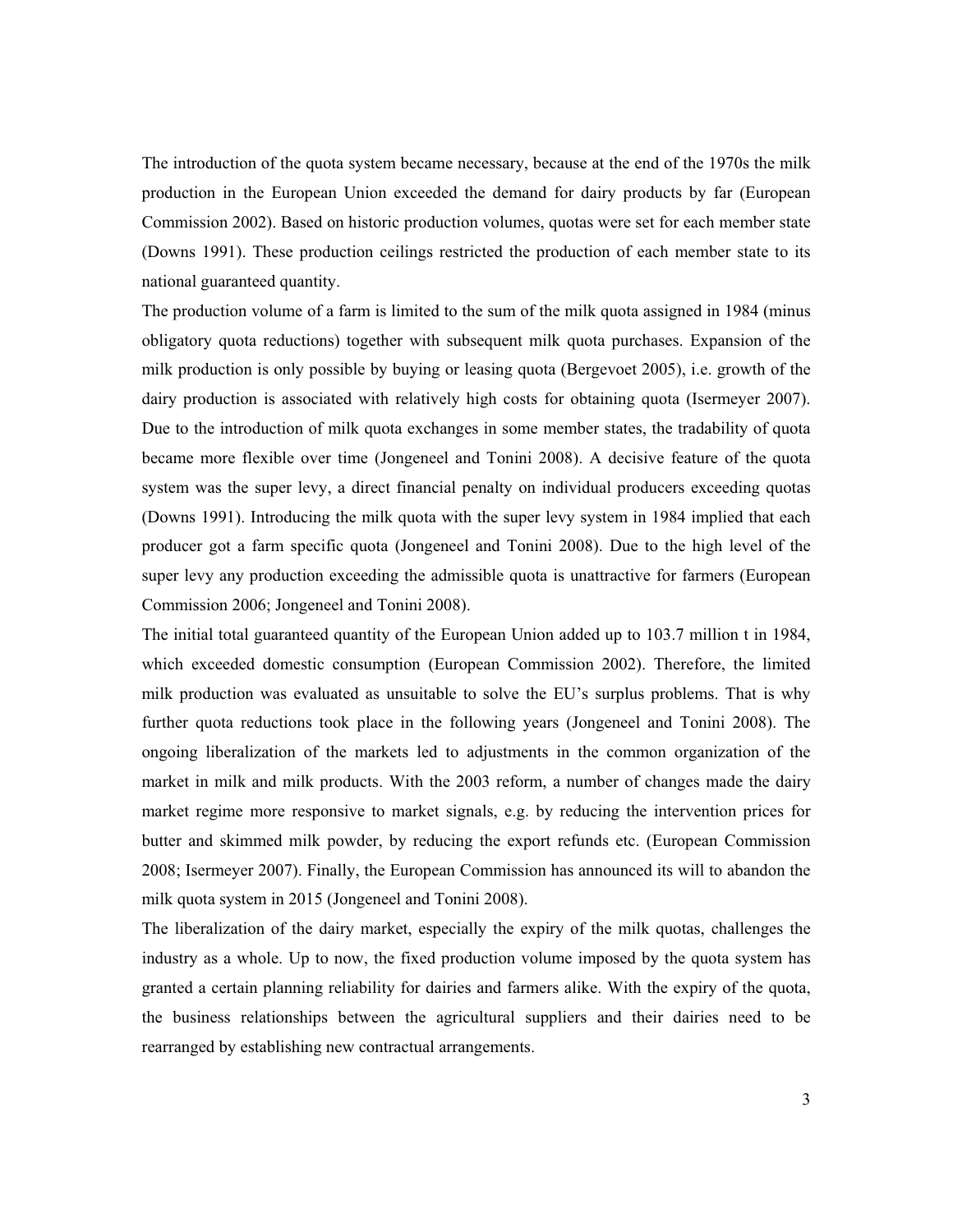## *The German Dairy Industry*

Germany is the most important milk producing country within the EU, accounting for nearly 20 % of total EU milk production (Schulze, Wocken, and Spiller 2008). Additionally, it is one of the largest sectors of the German food industry with a production volume of 27.3 million t milk and an annual turnover of about 22.3 billion euros in 2007 (Milchindustrieverband (MIV) 2008a; Zentrale Markt- und Preisberichtsstelle (ZMP) 2008).

Regarding developments at the farm level, the number of milk farmers has decreased by 64.2 % from 278.000 in 1990 to 99.431 in 2008. Nevertheless, the average number of cows per farm is only 42 (Statistisches Bundesamt 2008). This is quite small compared to other relevant EU-milk producing countries such as the UK which has an average herd size of 79 cows per farm (Schulze, Wocken, and Spiller 2006).





Source:(Spiller 2009b)

Due to the CAP, European respectively German milk prices are higher than the world market price (see Figure 1). However, the market liberalization in Europe leads to increasing price volatility and the alignment of domestic prices to the world market price. Thus, farmers face higher price risks (Berkum and Helming 2006). The world market development of the last two years is associated with strong price fluctuations. Since the peak in 2007, prices are falling.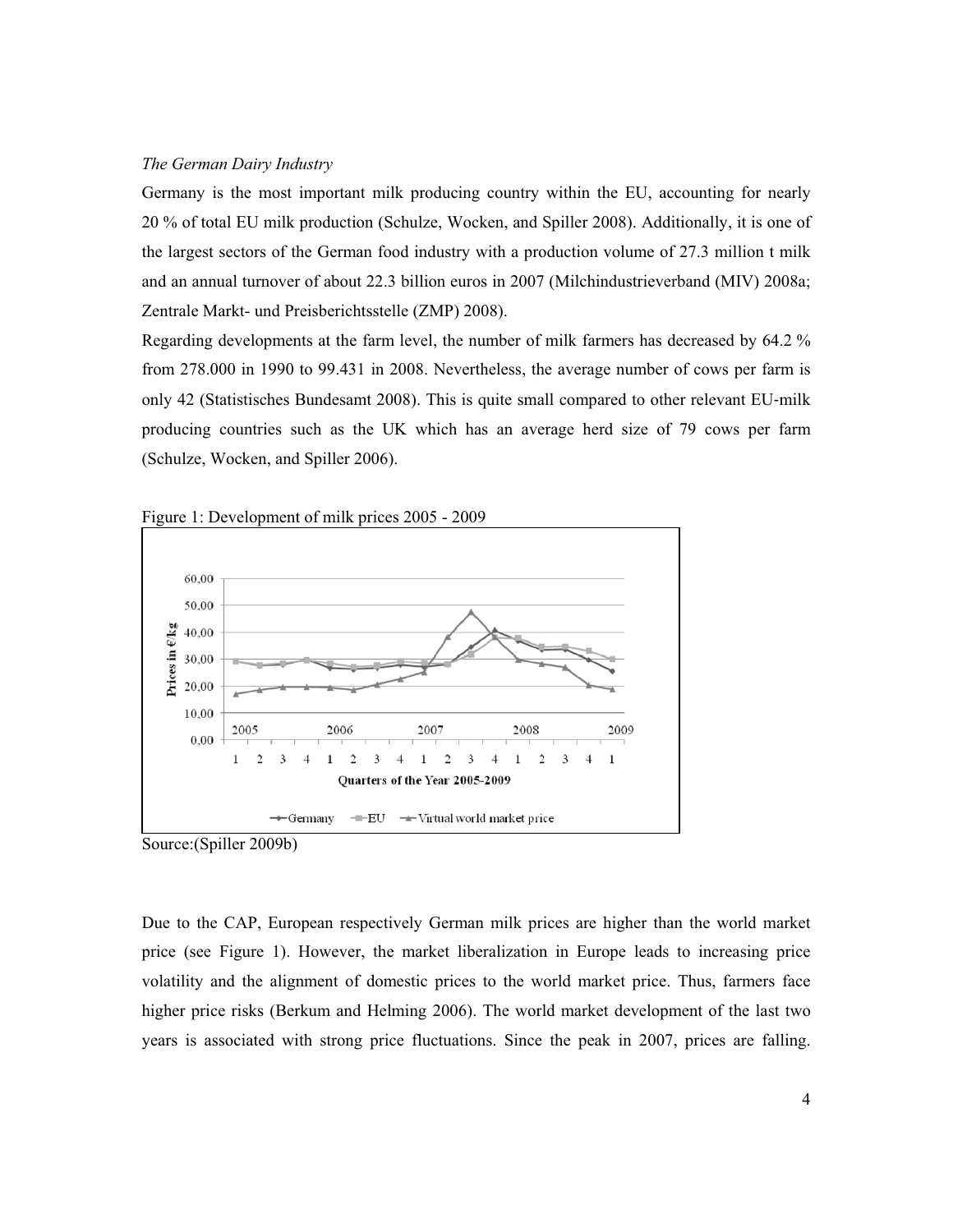Figure 1 illustrates that the German market developed accordingly: Prices were exceptionally high in 2007, but collapsed in the second half of the year 2008. The current price level in Germany is unprecedentedly low (Zentrale Markt- und Preisberichtsstelle (ZMP) 2009).

The processing level is facing considerable structural changes as well. The number of dairies in Germany decreased by 71.9 % from 360 in 1990 to 101 in 2006 (Milchindustrieverband (MIV) 2008b). One peculiarity of the German milk market is the fact that 60-70 % of all German milk is purchased and processed by dairy cooperatives (Gyau, Spiller, and Wocken 2008). Four out of the five biggest German processors regarding production volumes and dairy sales are organized as coops (see Table 1). About one quarter of all milk delivered is handled by the two largest German dairy companies, i. e. Nordmilch (4.500 million kg) and Humana Milchunion (2.500 million kg). The only noncooperative enterprise in the German top 5 dairy companies is the Müller Group (Milchindustrieverband (MIV) 2008b).

|                | Table 1. Kalikuig of Octinally 8 Rading daily companies by production volumes in 2007 |                               |  |  |  |
|----------------|---------------------------------------------------------------------------------------|-------------------------------|--|--|--|
|                | Company                                                                               | Dairy sales in<br>billion EUR |  |  |  |
|                | Nordmilch                                                                             | 2.3                           |  |  |  |
| $\mathfrak{D}$ | Müller Group                                                                          | 2.2                           |  |  |  |
|                | Humana Milchunion                                                                     | 2.2                           |  |  |  |
| 4              | Hochwald                                                                              | 1.1                           |  |  |  |
|                | Hochland                                                                              | 1.0                           |  |  |  |
| 6              | Bayernland                                                                            | 0.950                         |  |  |  |
|                | Campina Germany                                                                       | 0.869                         |  |  |  |
| 8              | Zott                                                                                  | 0.7                           |  |  |  |
| 9              | Ehrmann (incl. Saliter)                                                               | 0.65                          |  |  |  |
| 10             | Meggle                                                                                | 0.65                          |  |  |  |

Table 1: Ranking of Germany's leading dairy companies by production volumes in 2007

Source: (Milchindustrieverband (MIV) 2008b)

Compared to international competitors, the number of processors is still high (Schulze, Wocken, and Spiller 2008). Looking at the World's Top 20 dairy companies, it is evident that even the leading German dairies are quite small (see Table 2), which is due to their low degree of internationalization (Schramm, Spiller, and Staack 2004).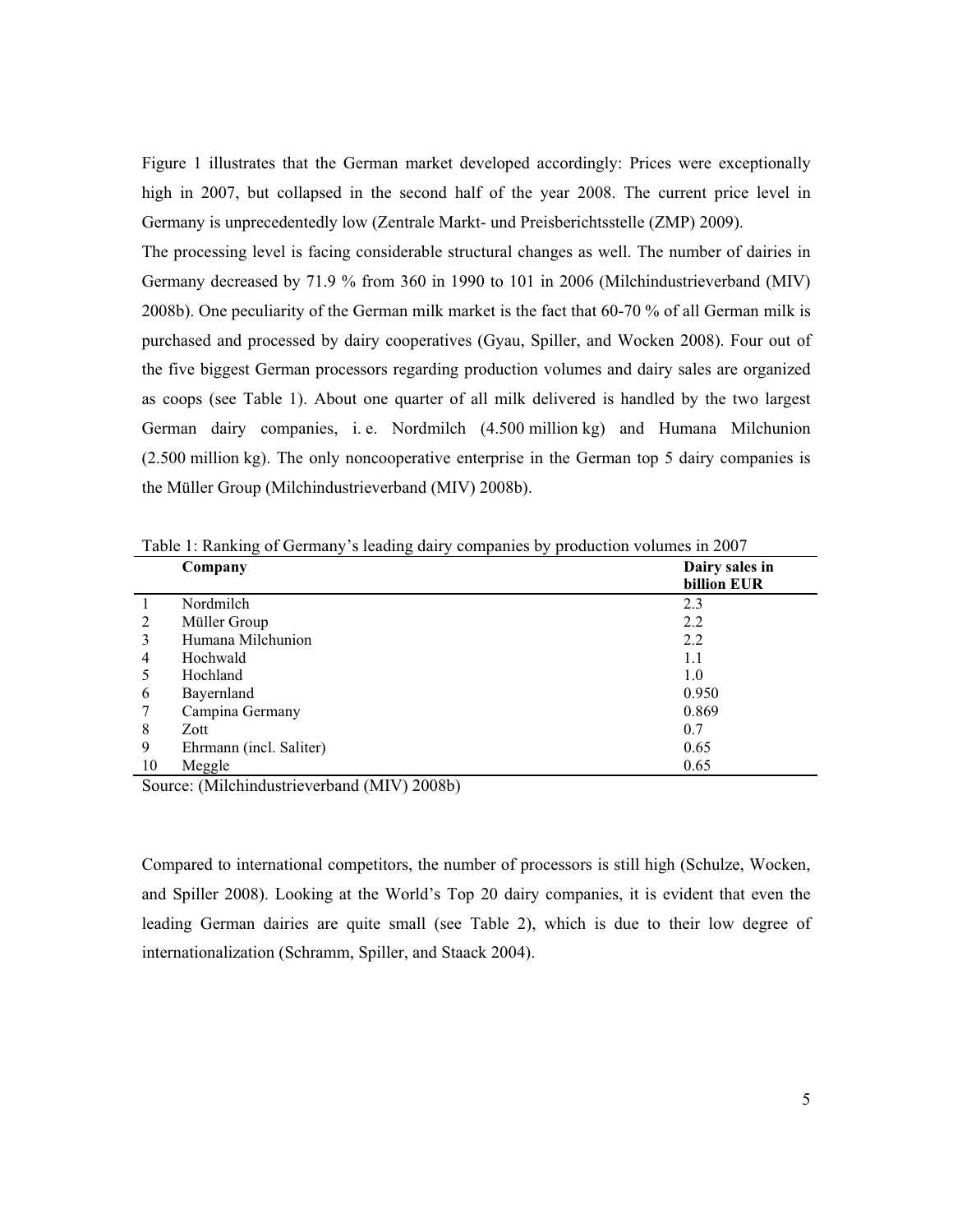|                | Company                                                  | Country                    | Dairy sales in billion<br><b>EUR</b> |
|----------------|----------------------------------------------------------|----------------------------|--------------------------------------|
|                | Nestlé                                                   | Switzerland                | 16.9                                 |
| $\mathfrak{D}$ | Danone                                                   | France                     | 10.2                                 |
| 3              | Lactalis                                                 | France                     | 9.6                                  |
| 4              | FrieslandCampina                                         | <b>Netherlands</b>         | 8.8                                  |
| 5              | Dairy Farmers of America                                 | USA.                       | 8.1                                  |
| 6              | Dean Foods                                               | <b>USA</b>                 | 7.6                                  |
|                | Fonterra                                                 | New Zealand                | 7.6                                  |
| 8              | Arla Foods                                               | Denmark/Sweden             | 6.4                                  |
| 9              | Kraft Foods                                              | USA.                       | 4.7                                  |
| 10             | Unilever                                                 | Netherlands/United Kingdom | 4.4                                  |
| $\cdots$       |                                                          |                            |                                      |
| 18             | Nordmilch                                                | Germany                    | 2.3                                  |
| 20             | Müller                                                   | Germany                    | 2.2                                  |
| $\sim$         | $\sqrt{2}$ $\sqrt{2}$ $\sqrt{2}$<br>1.2000<br>$\sqrt{ }$ |                            |                                      |

Table 2: Ranking of the World's leading dairy companies by turnover in 2007

Source: (Danish Dairy Board 2008)

On the selling side, dairies have to face a growing concentration in retailing. Retailer procurement is organized nationally and contracts for standard products such as private labels are negotiated for half a year. The German domestic market is segmented: Nearly 60 % of all consumers are price-oriented. Thus, the basic segment is characterized by standardized goods and a high importance of private labels. The remaining 40 % of buyers are quality-oriented: brands and product features are decisive for them (Fahlbusch et al. 2009). Important dairies in the premium market are national and international brand producers, local and organic dairies and producers of cheese specialties. In contrast, big German dairy cooperatives (Nordmilch, Humana Milchunion) are serving the basic market, because their level of brand orientation is quite low (Schramm, Spiller, and Staack 2004). They are facing high price competition, as the production of standardized goods and private labels leads to an unfavorable exchangeability of the dairies (Schulze, Wocken, and Spiller 2008).

All in all, developments such as market liberalization and concentration processes on all levels of the supply chain put dairies in a very challenging situation.

### *Status Quo: Procurement Strategies of Dairies*

This section provides an overview on the current organization of the procurement of dairies: There is a multitude of farmer-suppliers all delivering the same product. Dairy processors have to deal with a high number of (small) suppliers, hindering the establishment of personal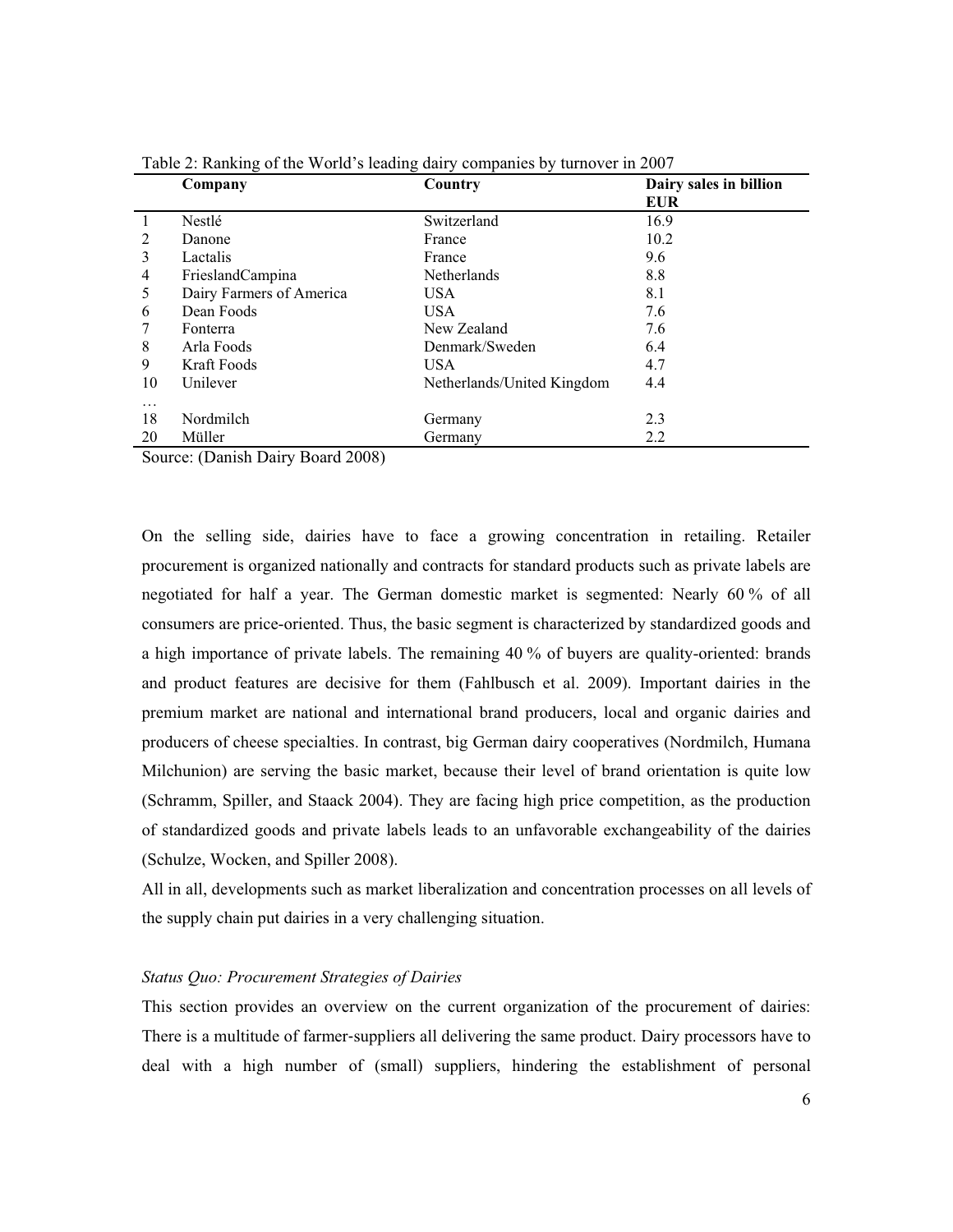relationships (Schulze, Wocken, and Spiller 2006). In contrast most agricultural sectors, which are characterized by spot market transactions (Spiller et al. 2005), the German dairy sector is dominated by long-term business relations. Recently, this has been questioned by dairy farmers. During the last decade, the formerly stable relationship between processors and farmers has degraded, because dairy farmers try to achieve higher prices by building countervailing power, which is not possible under (long-term) contracts (Schulze, Wocken, and Spiller 2008). Nordmilch, for example, had to face considerable supplier and shareholder losses (Nordmilch 2008; LZ 2007). However, a certain level of contracting seems to be necessary in this sector because of the high frequency of transactions and the related logistic planning (Schulze, Wocken, and Spiller 2008).

Contractual relationships of cooperatives are based on membership and bylaws, there are no specific contracts. The bylaw regulates for example (unlimited) intake obligations of the milk processing companies, whilst farmers are obliged to supply their dairy with their whole production volume. Additional regulations are not necessary, as production quantities are determined by the quota. Currently, processors are able to predict the planned quantity with a maximum variation of 1 % (Mischel 2008). Without new contractual systems this will no longer be possible after the quota expires in 2015. Noncooperative dairies are closing multiannual contracts with their agricultural suppliers as well. In Northern and Eastern Germany these are predominantly contracts between single (large) farms and the respective buyer. Many dairy suppliers in Southern Germany are organized in farmer associations, who bargain prices and quantities with the milk processing companies (Wocken and Spiller 2009).

The pricing between cooperatives and non-cooperatives differs: classical cooperative pricing means that the price paid to farmers is determined in a one-sided manner by the buyer, i. e. without negotiations with farmers. The price depends on the sales realized with the actual exploitation of the raw material (Weindlmaier 2000). Farmers influence prices via their agricultural representatives in the cooperatives' board of directors and the shareholder council. On the contrary, non-cooperatives (e.g. Müller, Danone) negotiate prices with farmer associations or – in case of large firms – directly with their agricultural suppliers (Wocken and Spiller 2009). Some private milk processors, for example Frischli, apply reference prices. In the case of Frischli, the reference price is the average price paid by other dairies in their region (Eastern Germany).

7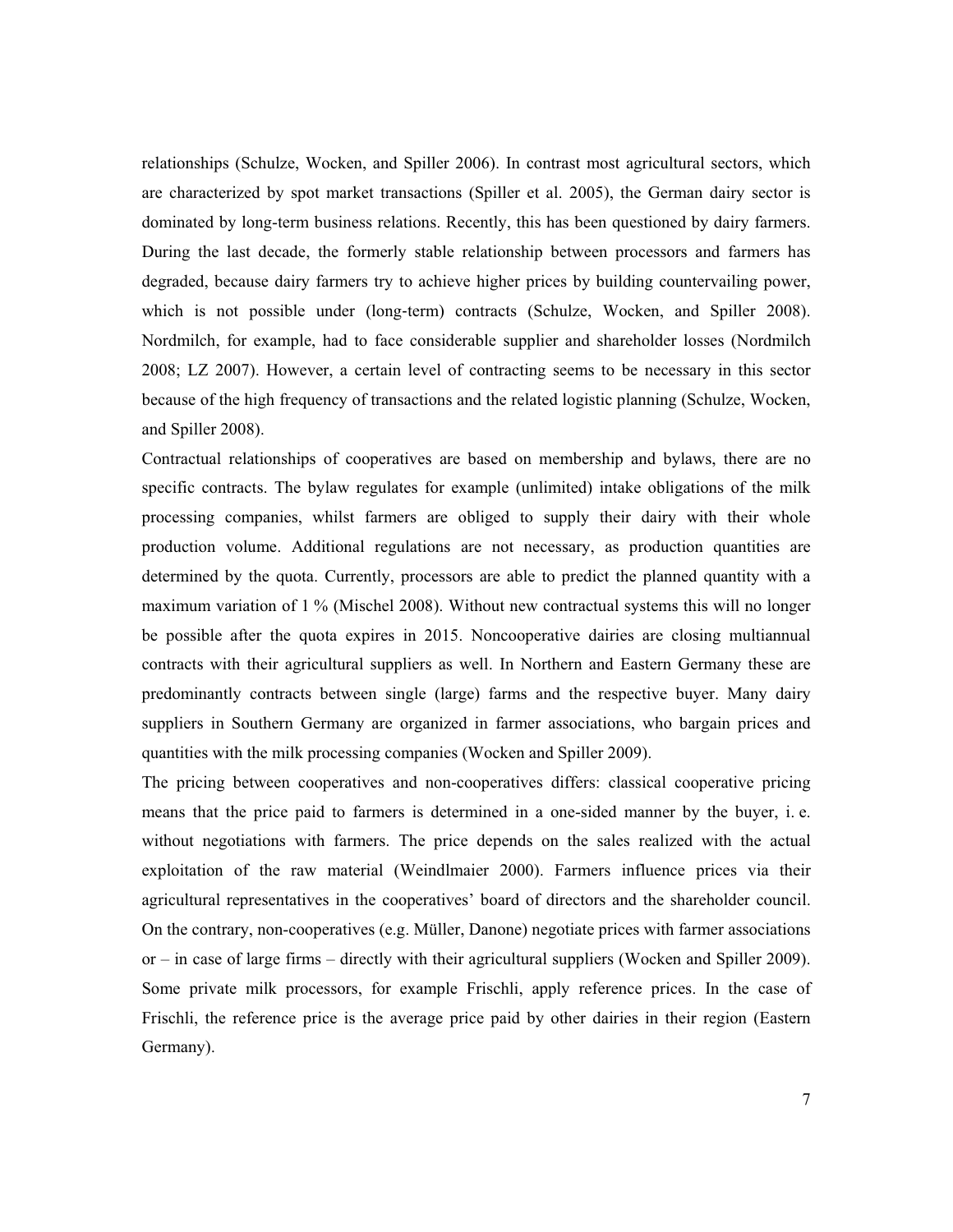Although quality aspects are of increasing importance to the food industry in general, they are no major concern of contractual relations in the dairy industry. In principle, stipulations of quality for the delivered milk are not administered by the production contracts but by German law, with the regulations no. 12 ("Milchverordnung") and no. 13 ("Milch-Güteverordnung"). Usually, milk buyers do not demand quality requirements that exceed the legal specifications. Nevertheless, financial incentives regarding quality standards are set (Wocken and Spiller 2009).

Subsequently, the milk procurement strategies of the coops Fonterra (New Zealand) and FrieslandCampina (Netherlands) are introduced in order to evaluate alternatives to the German status quo. The liberalization of the milk market in New Zealand is more advanced than in the European Union, i.e. there is no quota system restricting the production of raw milk. Fonterra is New Zealand's largest dairy cooperative with a market share of 96 % (Evans and Meade 2005). It is organized as a cooperative with nearly 11,000 agricultural shareholders (Fonterra 2008). The volume regulation at Fonterra is administered via delivery rights, which are coupled with shareholders' funds of the cooperative. It means that every increase in a member's milk production is associated with the subscription of additional funds. If, for example, a supplier wishes to expand his production by 200,000 kg milk per year, he is obliged to buy shares amounting to about 60,000 euro. Growth in production is thus connected with costs for shareholders' funds. In contrast to the investment in quota, these delivery rights respectively shares yield interests and dividends (Deutscher Bauernverband (DBV) 2006).

The pricing mechanism of Fonterra is called fair-value share pricing. It is calculated independently of the company and controlled by the shareholder council (Evans 2004). All arrangements concerning the pricing mechanism are specified in the company's constitution (Fonterra 2009a). Fonterra's production, distribution and marketing are valued by an independent organization in order to "produce a valuation of the company from the point of entry of raw milk". The value calculated is annualized and allocated between retained earnings and dividend for farmers' investment in Fonterra. The price for raw milk supplied by farmers is then computed by subtracting the return per kg of milk solids (of raw milk) from total sales (Evans 2004). An application of Fonterra's pricing and volume regulation in Europe might be limited to dairy coops. Furthermore, it needs to be checked if these instruments comply with the requirements of the cooperative law in Germany (Deutscher Bauernverband (DBV) 2006).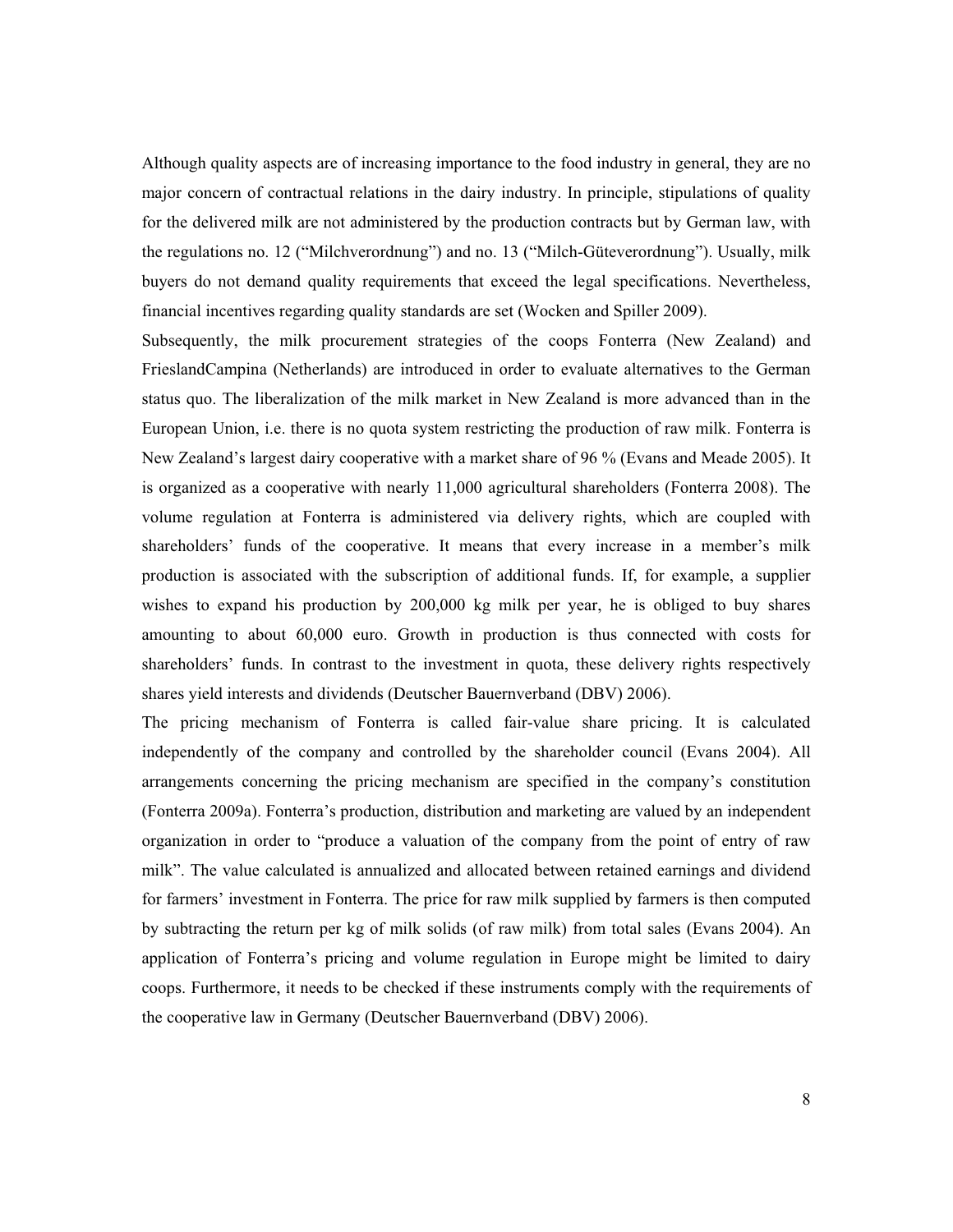The Dutch cooperative Campina is the world's  $4<sup>th</sup>$  largest processor of dairy products after the merger with Friesland Foods in 2008 (Danish Dairy Board 2008). As it is based in Europe, its volume regulation depends predominantly on the EU quota. Additionally, farmers have to purchase so-called participation shares. Their volume is based on milk deliveries. In case of surplus distribution, coop members receive supplementary payments on these shares (Bekkum and Nilsson 2000). FrieslandCampina employs a reference price, the so-called guaranteed price. It is an average price for raw milk which is representative for the country concerned (Netherlands, Belgium, Denmark, and Germany). The guaranteed price is computed by weighting the respective reference prices with the volume processed in each country. It is publicized at the beginning of each month, so farmers know in advance what price they will receive for the next month. An annual "performance payment", depending on the companies' results, adds to the monthly guaranteed price (FrieslandCampina 2009).

The following section summarizes the state of the art on farmers' attitudes towards agricultural contracting. Furthermore, it focuses on the question of which contract attributes are relevant for future contracts in the dairy industry. Based on our empirical study, we examine whether there is a relationship between attitudes towards agricultural contracting and the preference for certain contract attributes.

# Literature Review: Agricultural Contracting

#### *Behavioral approaches towards contracting*

In recent years, the question of vertical coordination of food supply chains has been one of the most controversial debates in agribusiness science and practice. Vertical coordination describes the way relationships are organized between producers and processors. In spot market exchanges only short-term contracts are negotiated (Schulze, Spiller, and Theuvsen 2007). The transactions are based on classical contract law (Williamson 1991). The main feature of vertically integrated production chains is joint ownership, farms are owned by processors et vice versa (Schulze, Spiller, and Theuvsen 2007). Yet, between spot market transactions and vertical integration exists a broad continuum of organizational forms (Enting and Zonderland 2006; MacDonald et al. 2004). As indicated above, the dairy industry is historically characterized by long-term business relationships governed by marketing contracts. These establish buying and selling obligations,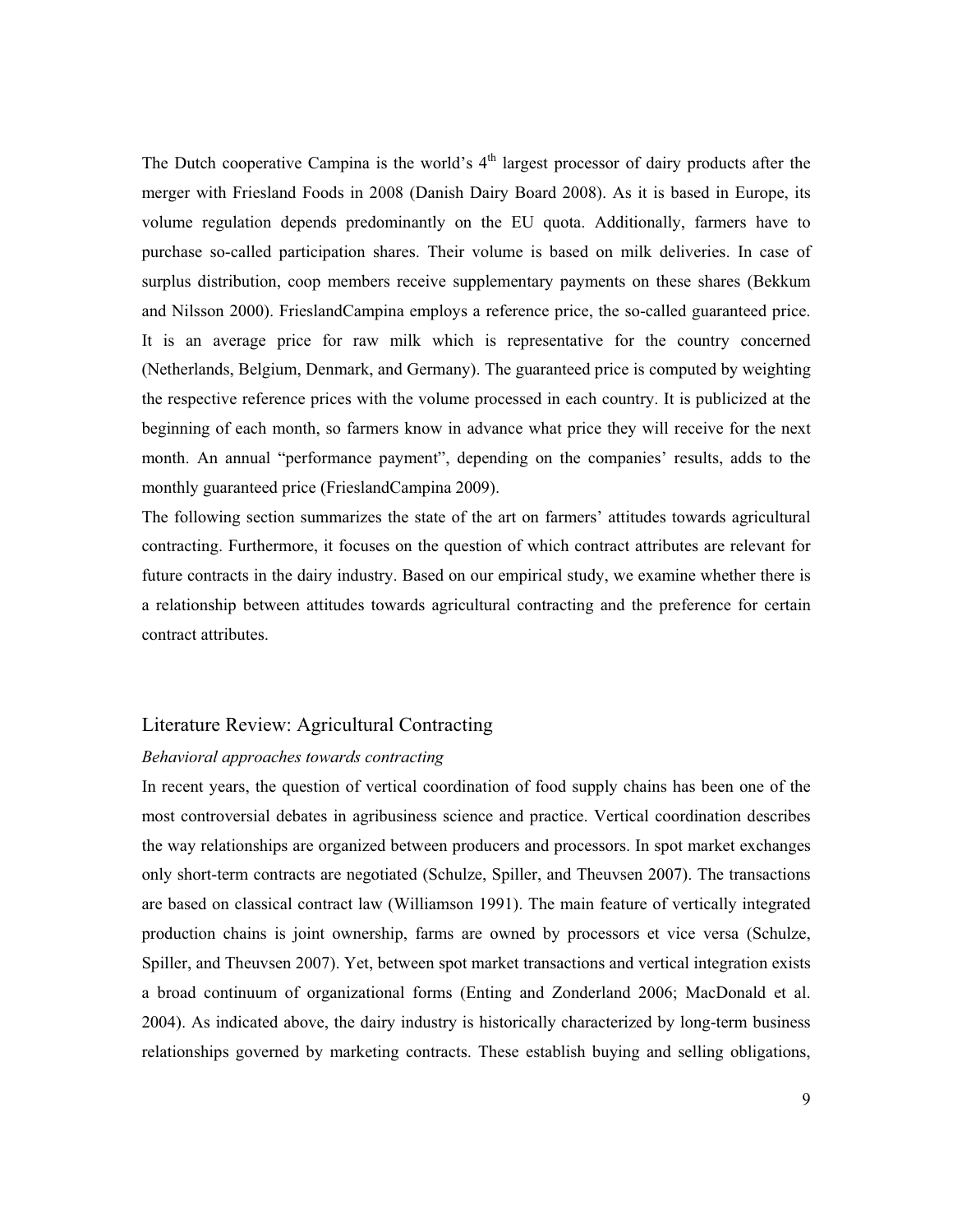meaning dairy farmers have to sell their milk to their processor. In turn, the dairy agrees to purchase all milk supplied by the farmer (Schulze, Spiller, and Theuvsen 2007). The degree of coordination of marketing contracts lies halfway between spot market exchanges and vertical integration. As stated above, farmers have recently started to question long-term contracts. The organization in farmer associations to build countervailing power favors less vertical coordination. Thus, the question is in which direction the coordination of transactions will develop in the dairy industry.

There are manifold approaches to explain the organization of food supply chains. The economic theory as well as the management theory offer different – and not always compatible – explanations for varying governance structures (Schulze, Spiller, and Theuvsen 2007). Nevertheless, this paper focuses on analysis from behavioral sciences in order to explain the possible contract design in the dairy industry after the quota expiry.

Important behavioral factors for choosing a certain form of coordination are trust (Batt 2003; Hansen, Morrow Jr., and Batista 2002), attitudes towards contracting (Guo, Jolly, and Zhu 2005; Kularatna, Spriggs, and Storey 2001) or contract attributes (Furesi, Martino, and Pulina 2006; Roe, Sporleder, and Belleville 2004; Lajili et al. 1997) as well as farmers' contract motivations (Davis and Gillespie 2007; Drescher 1993) and their preferences for entrepreneurial freedom (Key and MacDonald 2006; Key 2005).

The analysis of these studies shows that contracts are a favorable option in developing countries to overcome market failure and badly functioning public institutions (Guo, Jolly, and Zhu 2005). Additionally, contracts reduce price risks (Schulze, Spiller, and Theuvsen 2007). Results from developed countries contradict these findings. Drescher (1993) showed that the fear of losing autonomy and to be at the mercy of one market partner hinders the establishment of contracts. Contrariwise, securing market access and the reduction of price risks are important arguments to conclude contracts. These findings, especially the fear of losing entrepreneurial freedom, are confirmed by other authors. Roe, Sporleder, and Belleville (2004) provide evidence that U.S. farmers have a preference for short-term contracts with minimum delivery requirements. They rather supply cooperatives than non-cooperatives. The same tendencies were shown by Furesi, Martino, and Pulina (2006) who investigated the contractual choice of Italian poultry farmers. Additionally, the status as independent entrepreneurs is a source of high immaterial benefit and pride to farmers (Key and MacDonald 2006). One last important factor influencing the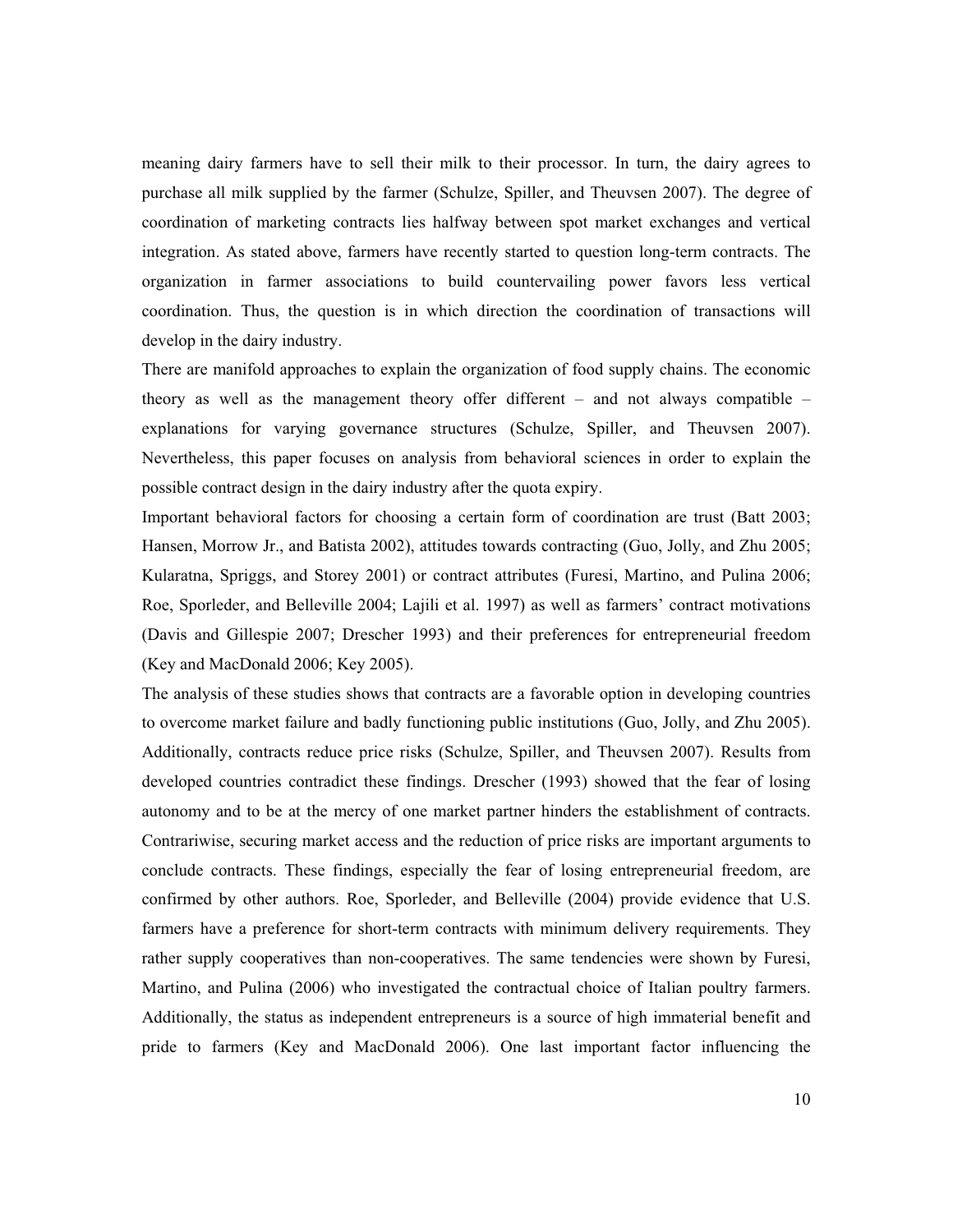contracting decisions of farmers is trust. It is considered as the main force regarding the establishment of contractual as well as non-contractual cooperation in the relationship management literature (Morgan and Hunt 1994).

As Schulze, Spiller, and Theuvsen summarize: "[…] behavioral research demonstrates that farmers in developing and transformational countries prefer contracts to reduce market and political risks whereas the results for developed markets give the first impression that farmers in the majority have negative attitudes towards contracts and, at the same time, highly value their entrepreneurial freedom" (2007).

## *Attributes of future contracts in the dairy industry*

As shown above, articles dealing with behavioral aspects of contracting tend to focus on the meat industry. Bijman et al. analyzed basic attitudes towards vertical coordination (2006). The provision of detailed suggestions on contract design is rare (Katchova and Miranda 2004; Boger 2001). While the former paper surveys cash crop contracts, the latter examines marketing arrangements for hogs.

Only few research papers investigate preferences for attributes of milk marketing contracts. The British Milk Development Council (MDC) provides a comprehensive publication about the redesign of raw milk contracts in the United Kingdom (2005). Other authors discuss only single contract attributes: The research network "European Dairy Farmers (EDF)" analyzed the possible duration of milk delivery contracts in European countries from the farmers' perspective (2008). Regarding contract duration, Schaper et al. (2008) showed that there is no clear tendency among German dairy farmers, as one third prefers long-term contracts, while one third votes for shortterm arrangements. A comprehensive survey about the German dairy farmers does – to the best of our knowledge – not yet exist.

Wocken and Spiller (2009) offer first considerations how to draw up contract systems after quota expiry. Their conceptual approach rests upon management theory. Based on their results, the authors drafted a survey to question dairy farmers about their attitudes towards contracting and especially their preferences regarding contract attributes with their dairies. Four important aspects were identified, that should be considered with regard to the coordination of dairies and their farmers (see Figure 2).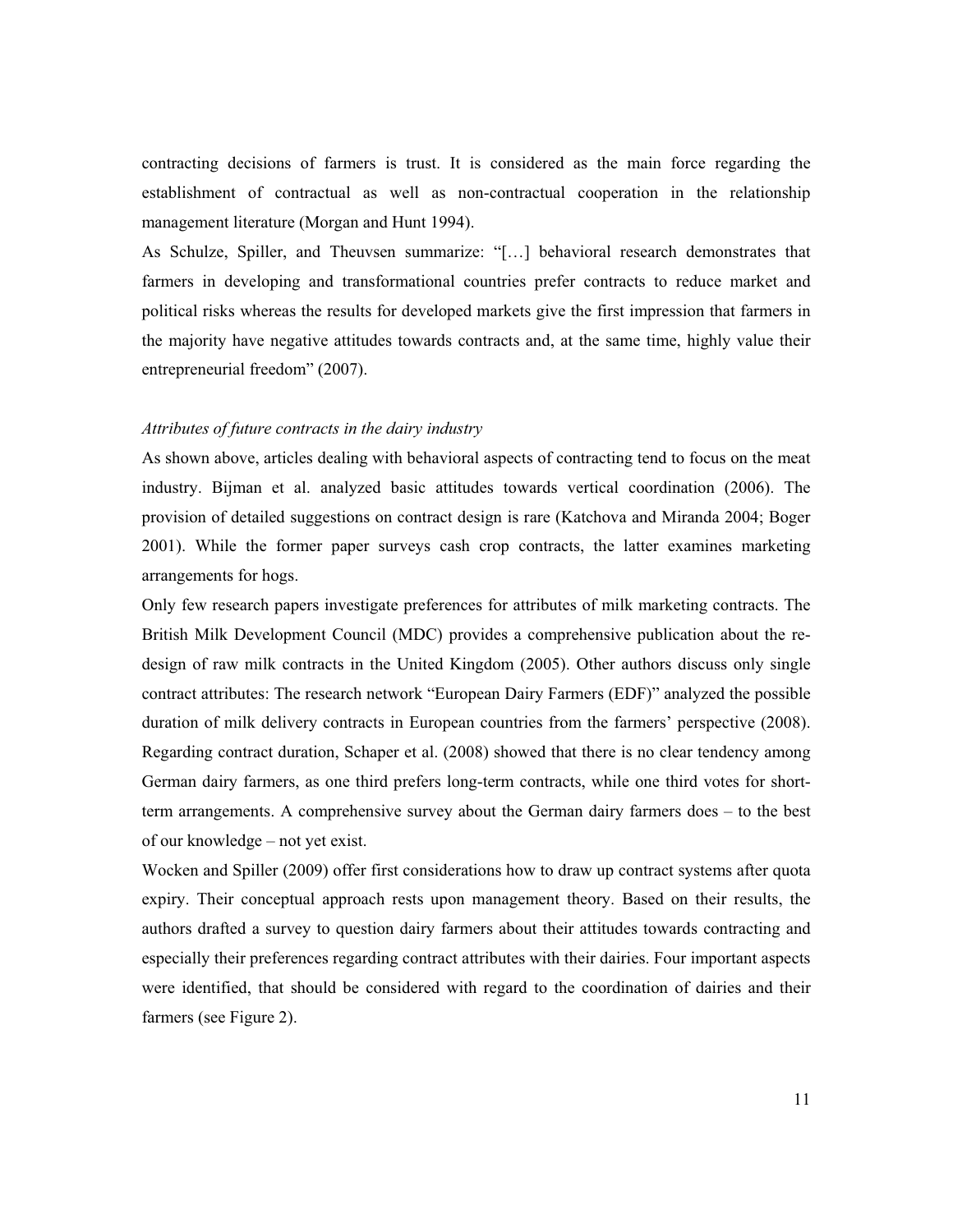Figure 2: Important attributes of dairy contracts



Source: (Wocken and Spiller 2009)

With the expiry of milk quotas, the volume regulation may possibly be the most decisive feature of new contracts. Regarding their intake obligation, this holds especially true for coops. There is a continuum of possible approaches regarding volume regulation, which range from no control to a strict control. On the one hand, strict volume controls imply that farmers willing to grow are obliged to re-negotiate their delivery quantities before every expansion of their milk production. On the other hand, processors have a higher planning reliability. No volume controls would be beneficial to farmers, because high flexibility concerning production quantities incentivizes growth. No volume regulation is associated with little planning reliability for dairies, though. Intake and delivery obligations for farmers and processors should be included in future contracts. It is not only advantageous from the viewpoint of logistic planning, but also considering risk reduction for both market partners (Spiller 2009a; Wocken and Spiller 2009). While the cooperative law already governs these buying and selling obligations, non-cooperatives might incorporate the respective stipulations in their procurement agreements.

The second aspect is the selection of one out of three possible pricing methods, i.e., the price can be set by the dairy board (classical cooperative price setting), a reference price can be chosen with a negotiated bonus/malus-system, or prices can be bargained frequently (e. g. quarterly, semiannual or yearly) between farmers and processors. It is still to be answered which pricing mechanism will be applied in the future. With the increasing price volatility and the alignment of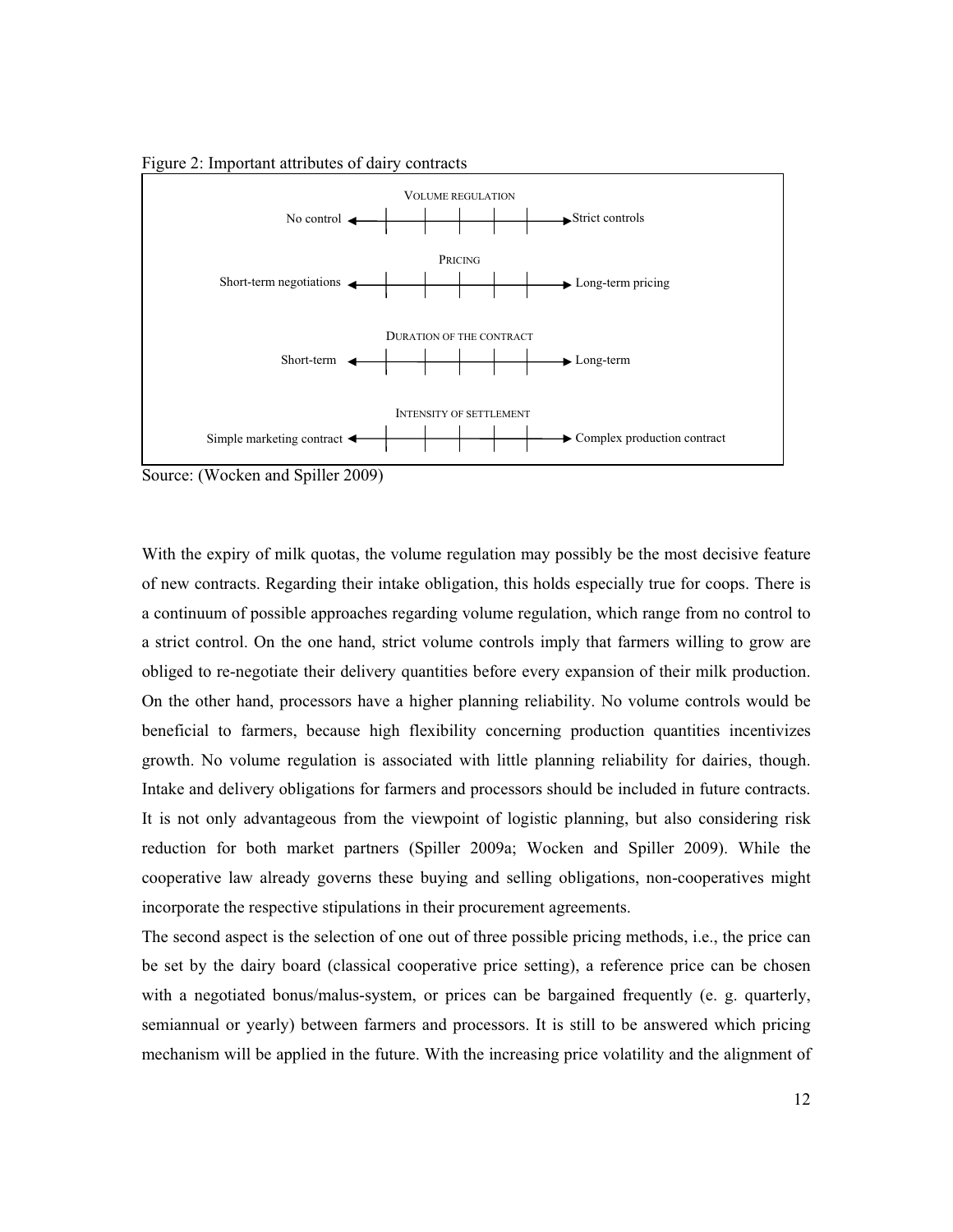domestic prices to the world market price, more frequent price negotiations are expected in the future (Berkum and Helming 2006). The bargains might include milk payouts and (optional) price adjustment clauses as well as further conditions such as bonuses and ancillary services (ibid.).

The duration of contracts has to be defined on a continuum from short-term (e.g., one month) to long-term contracts for several years. In practice, durations between 3 months and 5 years can be observed. Due to the perishability of the product, milk hauling is required every (second) day on the farm level. As the merchandising risk for agricultural suppliers would be too high, the establishment of a spot market similar to the hog market is not very likely. From the processors' viewpoint, long-term relations are also favorable: although the spot market offers flexibility, the effort of reorganizing the milk collection system (including the logistic planning) would be too high. Hence, German dairies prefer contracts with a duration of at least one year (Spiller 2009a).

The last point of interest is the intensity of the settlement. This can include quality issues, duties of information exchange on both market sides, possibilities of participation, control rights or extension services offered by the processor. Classical marketing contracts govern supplied quantities and prices. Production contracts have a high degree of complexity, because they prescribe details of the production process (e. g. feed, breed or aspects of animal welfare). The degree of vertical coordination of contract farming is even higher. Although farmers remain legally autonomous, the contractor provides all critical resources (genetics, feed, managerial oversight) (Schulze, Spiller, and Theuvsen 2007; Mighell and Jones 1963). Currently, simple marketing contracts prevail in the dairy industry. Quality issues are addressed via legal regulations and a quality assurance system. It remains to be clarified if a higher degree of vertical coordination is necessary in the future. Up to now, dairy farmers had no problem fulfilling the quality expectations of their processors. Special clauses concerning quality issues or further production specifications (e. g. silage-free feed, GMO-free feed) are conceivable for manufacturers of specialties/premium products (Spiller 2009a).

Subsequently, the results from a recent survey of German dairy farmers concerning their attitudes towards contracts and their preferences for the contract attributes volume regulation, pricing, duration and intensity of settlement are presented.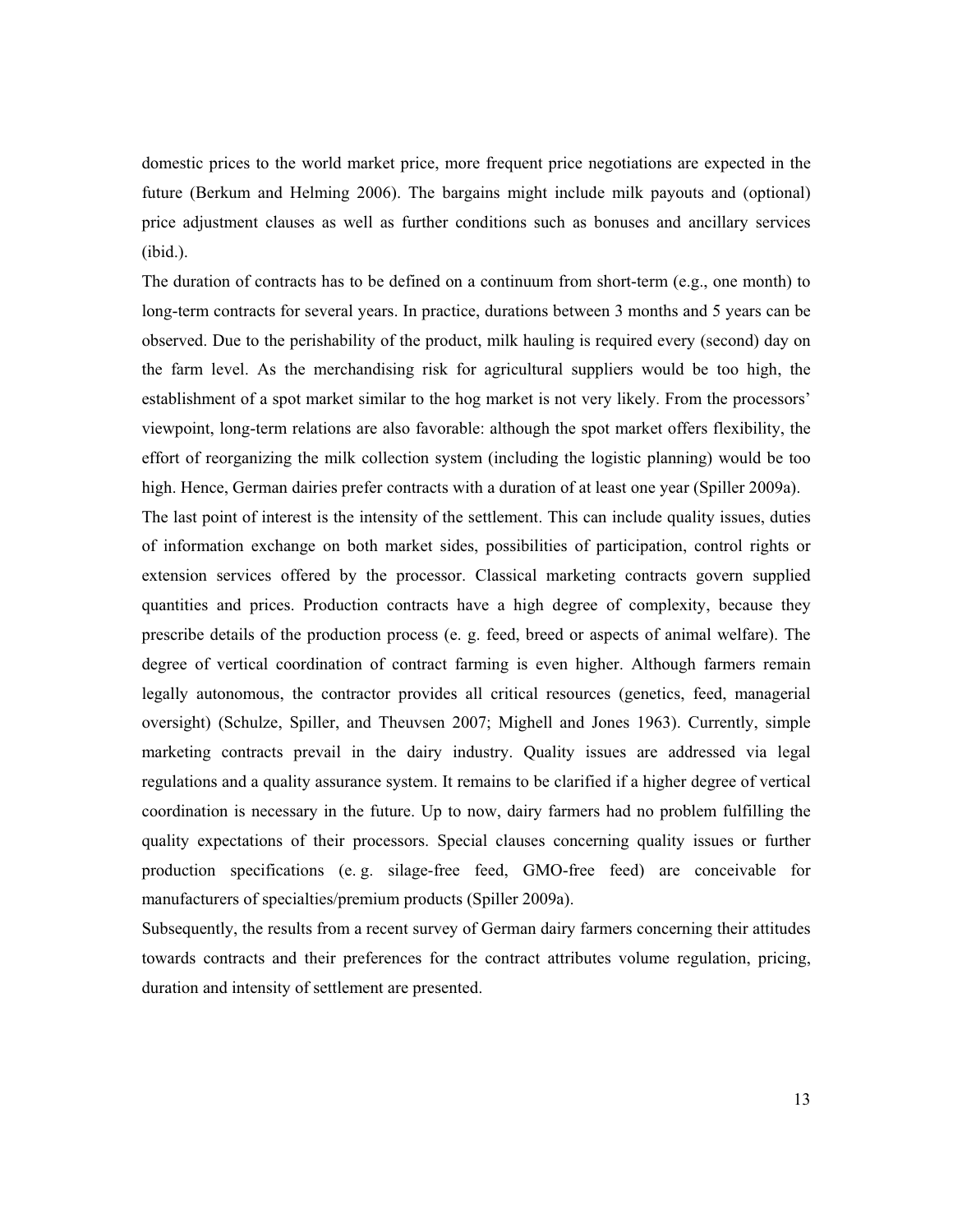# Procedures and sample

The purpose of the survey was to gain first insights into farmers' attitudes towards contracts in the dairy industry and their preferences for attributes of contractual relations with their processors after the quota abolition. Graduate students in agricultural science, who were trained prior to their interviews, conducted face-to-face interviews with dairy farmers. A total of 161 respondents were surveyed by means of a standardized questionnaire. Interviews took place in November and December of 2008. Interviewees were chosen by the students on the basis of a snowball system. The majority of the farms were located in Northwestern Germany. Overall, the sample is a "convenience sample" and does not fulfill all criteria of representativeness. Thus, the study has to be characterized as explorative. Nevertheless, it allows first conclusions on the subject.

The questionnaire is based on the conceptual paper of Wocken and Spiller (Wocken and Spiller 2009). Additionally, constructs based on behavioral approaches towards vertical coordination and contracting (attitudes and trust) were included in the survey. It was structured as follows: firstly, the respondents were asked for their preferences for the contract attributes volume regulation, pricing, duration and intensity of settlement. At the beginning, an open question was employed to introduce interviewees to the quite unfamiliar topic. At the end of the first section, a simple choice experiment was carried out. Farmers had to pick their favorite contract out of four options. In the second part of the questionnaire, respondents answered questions about their attitudes towards contracts in general and contracting in the dairy industry in particular. In the last part of our survey, sociodemographic data and information on structural farm characteristics were collected.

To capture the latent variables, different measurement scales - predominantly 7-point Likert scales - were used. They range from "strongly disagree" (scale  $= -3$ ) to "strongly agree" (scale  $=$ +3). To check for content validity, the questionnaire was refined through several pre-tests with students, doctoral students, and professors.

The majority of participants are from Northwestern Germany (Lower-Saxony, Hesse, Schleswig-Holstein), where 75.7 % of all interviews were conducted. The proportion of male interviewees is 95.5 %. With an average of 39 years of age, farmers in the sample are younger than the national average (Statistisches Bundesamt 2006). Only farm managers who are responsible for the business strategy were interviewed. 28.4 % of respondents are organized in producer groups.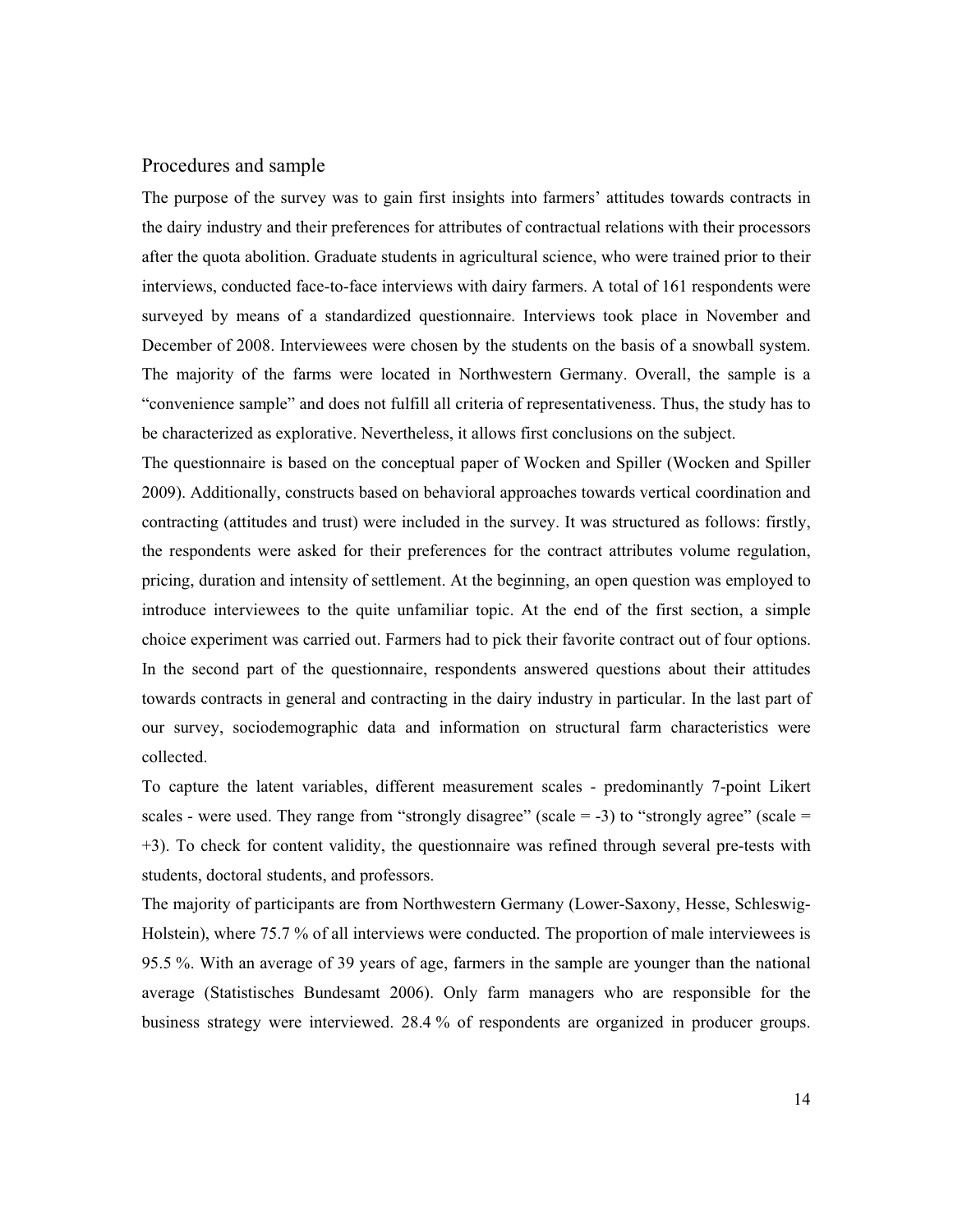71.2 % of all interviewed farmers are suppliers of a dairy cooperative, while the remainder delivers to non-cooperatives.

|                                  | <b>Sample</b> | Germany |
|----------------------------------|---------------|---------|
| Farm size (ha)                   | 221,7         | د.45    |
| Herd size (cows per farm)        |               | 40      |
| Milk yield per cow and year (kg) | 8822          | 6944    |

Source: Authors' calculation, (Statistisches Bundesamt 2008)

Table 3 provides a description of the main characteristics of the sample. Farm and herd sizes are clearly above the German average. The milk yield is a decisive performance indicator in dairy production. The samples' milk yield per cow and year exceeds the German average by far. 62.1 % of all operations can be classified as mixed farms, whereas 35.3 % specialize in grassland farming. 76.4 % of the participants evaluate their enterprise as (far) more successful than other farms. Compared to the national population, a further characteristic of the sample is a high educational level. Thus, one may conclude that the sample consists of rather large and successful farms. It does not fulfill all criteria of representativeness. Nevertheless, the respondents are a suitable target group for questions on the development of a contract design after the year 2015, as a sustainable development of their farms in the future is very likely.

The remainder of the paper is organized as follows: The next section gives an overview of farmers' attitudes towards agricultural contracting in general, and in the dairy sector specifically. Next, agricultural suppliers' preferences for contract attributes in the dairy industry are reported. The last section analyzes relationships between attitudes and experiences and preferences for specific contract attributes as well as the results of a simple choice experiment.

## Results and Discussion

#### *Attitudes towards agricultural contracting*

The statement "So far, my experiences with contractual agreements have been all positive" illustrates, that German dairy farmers' experiences with contractual relations are not only positive. Only one third of the milk producers (rather) agrees with this statement, while the rest is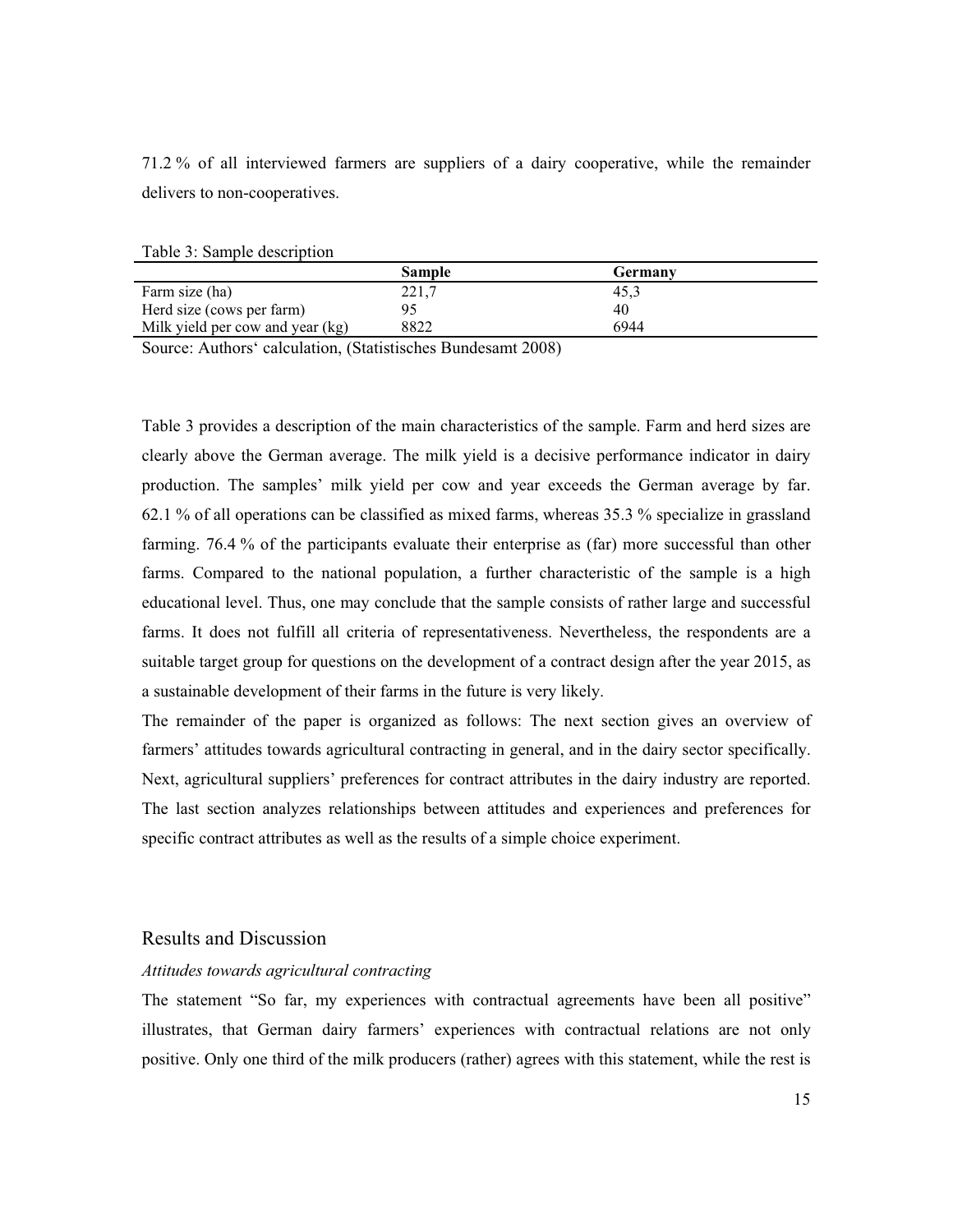not entirely sure or rejects it. The evaluation of planning security provided by contracts is more positive: two-thirds of the respondents confirm the statement "In the past, contracts provided me with planning security", i.e. their experiences with regard to the special aspect planning security are rather positive.

Experiences with contracting may influence the attitudes towards the topic. Table 4 summarizes dairy farmers' attitudes towards agricultural contracting in general. Although long-term contractual relations prevail in the dairy industry, entrepreneurial freedom is very important for the respondents. About 92 % agree with the respective statement. Additionally, 61 % of the dairy farmers fear becoming too dependent on their market partners. However, they confirm that contracts reduce the entrepreneurial risk. A proportion of nearly 75 % approves the risk-reducing function of contracts. Moreover, the statement "I could yield better prices without contractual arrangements" is rather rejected. The high standard deviation shows that farmers' opinions on the topic are split: 44.7 % of the dairy farmers do not believe that they could realize better prices without their contracts, whilst 40.3 % of them are not sure. A proportion of 15.1 % is convinced that short-term arrangements (e. g. spot market transactions) lead to better prices.

| Taon +. Tunnacs towards contracting in general                  |         |           |  |  |
|-----------------------------------------------------------------|---------|-----------|--|--|
| <b>Statement</b>                                                | м       | <b>SD</b> |  |  |
| So far, my experiences with contractual agreements have been    | 0.03    | 1.176     |  |  |
| all positive                                                    |         |           |  |  |
| In the past, contracts provided me with planning security       | 0.86    | 1.061     |  |  |
| Entrepreneurial freedom is important to me.                     | 1.82    | 0.901     |  |  |
| With long-term contracts dependence on my market partner is     | 0.89    | 1.256     |  |  |
| too high.                                                       |         |           |  |  |
| I could realize better prices without contractual arrangements. | $-0.42$ | 1.160     |  |  |
| Contracts reduce my entrepreneurial risk.                       | 1.21    | 1.091     |  |  |

Table 4: Attitudes towards contracting in general

Source: Authors' calculation

M= mean (Scale ranging from "-3 = Strongly disagree" to "+3 = Strongly agree"); SD = standard deviation

All in all, our results confirm previous research on attitudes towards agricultural contracting. Although the coordination intensity in the dairy sector is in fact higher, milk producers show similar tendencies like  $-$  for example  $-$  hog farmers. This might be due to negative experiences with (long-term) contractual relationships. The importance of entrepreneurial freedom and the fear of dependence on a single market partner (Key and MacDonald 2006; Drescher 1993) are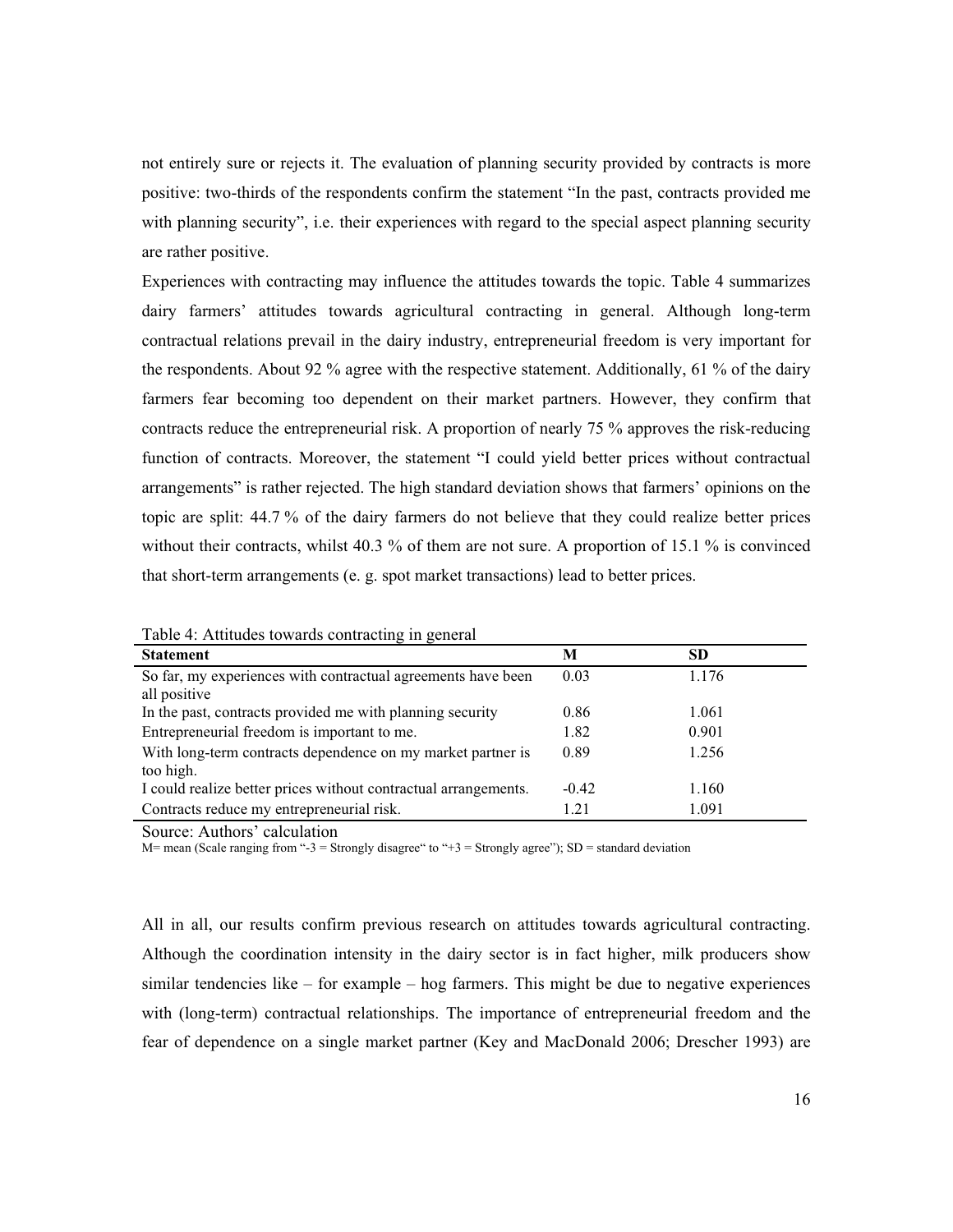important components of the general attitude towards agricultural contracting. All the same, dairy farmers acknowledge that long-term agreements reduce the entrepreneurial risk, e.g. by providing market access, as well as price risks (Schulze, Spiller, and Theuvsen 2007). The experience of planning security due to contracts might support the attitude.

As seen above, dairy farmers' evaluation of contractual relationships is not entirely positive. Table 5 illustrates their opinions on long-term agreements in the dairy industry. There is no clear tendency if long-term contracts between farmers and their processors are better: 39.1 % of respondents agree to the statement, 26.7 % are not sure and 34.2 % reject it. Contracts with no restrictions regarding volume control increase the willingness for arrangements with a long duration. The possibility of free production volumes is an incentive for nearly half of all respondents (47.2 %). Furthermore, German dairy farmers are rather averse to risk-taking. Two thirds (66.7 %) of the interviewees agree with the statement. Even without contracts, German dairy farmers are loyal: only 26.1 % of the respondents would switch their milk buyer more frequently if they had no long-term agreement. There is a differing of opinion on the question of whether only processors benefit from contractual arrangements. 42.4 % of all respondents have a neutral position. 32.9 % of the dairy farmers believe that close contractual relationships could also be beneficial for them. A further 24.7 % is, however, convinced that they receive no benefits from higher coordination intensity between producer and processor.

|  | Table 5: Attitudes towards contracting in the dairy industry |  |  |  |
|--|--------------------------------------------------------------|--|--|--|
|  |                                                              |  |  |  |

| <b>Statement</b>                                                                                           | M       | SD    |
|------------------------------------------------------------------------------------------------------------|---------|-------|
| In my opinion it would be better if farmers engaged in long-term<br>contracts with their dairy processors. | 0.06    | 1.526 |
| I am willing to close long-term contracts if I can deliver milk<br>without volume restrictions.            | 0.31    | 1.455 |
| I avoid taking risks in milk production.                                                                   | 0.88    | 1.234 |
| Without the (long-term) contract I would switch my dairy more<br>often.                                    | $-0.27$ | 1.521 |
| Contractual arrangements favor the dairy processors; farmers do<br>not benefit from them at all.           | $-0.19$ | 1.369 |

Source: Authors' calculation

M= mean (Scale ranging from "-3 = Strongly disagree" to "+3 = Strongly agree"); SD = standard deviation

Although dairy farmers' general attitudes towards contracting are rather critical, their attitudes towards contracting in the dairy sector help to explain why long-term arrangements prevail in the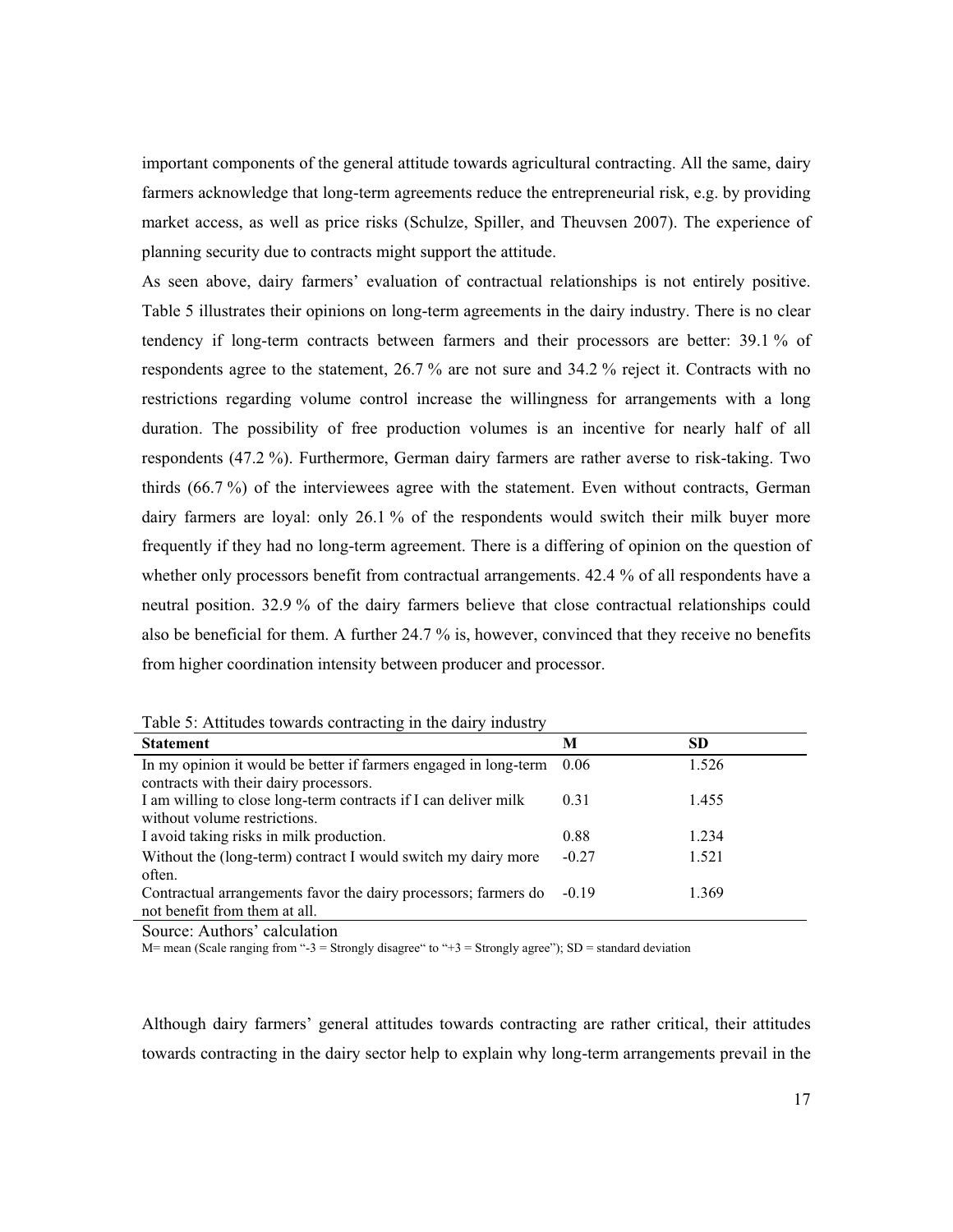industry. Schulze, Spiller and Theuvsen (2007) showed that risk aversion is an important driver to close contracts. Due to the collapsing prices in the second half of the year 2008, farmers' willingness to cooperate might be even higher than it would have been in 2007, when prices were exceptionally high. The dropping milk prices raised farmers' awareness of price risks. Thus, risk reduction might be a significant contracting motivation for German milk producers, as the farmers in our sample are quite risk averse.

Additionally, means and high standard deviations of the other items show that there is no clear tendency among dairy farmers. On the one hand, producers support long-term relationships and intense contractual relations. On the other hand, a somewhat smaller proportion favors short-term arrangements and less contractual obligations.

### *Dairy farmers' preferences for contract attributes*

We asked farmers to rank the contract attributes volume regulation, pricing, duration, and intensity of the settlement. 72.8 % of all respondents ranked the pricing as the most important attribute. Stipulations on volume regulation are the most important contract attribute for 21.1 % of the dairy farmers. Contract duration and the intensity of the settlement are less important for the majority of respondents (see Figure 3). The paramount importance of prices is not surprising, because the milk price determines the lion's share of revenues on specialized dairy farms. Sales of calves and slaughter cows provide relatively little income (Wocken and Spiller 2009). Hence, farmers evaluate the milk price as decisive source of profitability.



Figure 3: Ranking of contract attributes

Source: Authors' calculation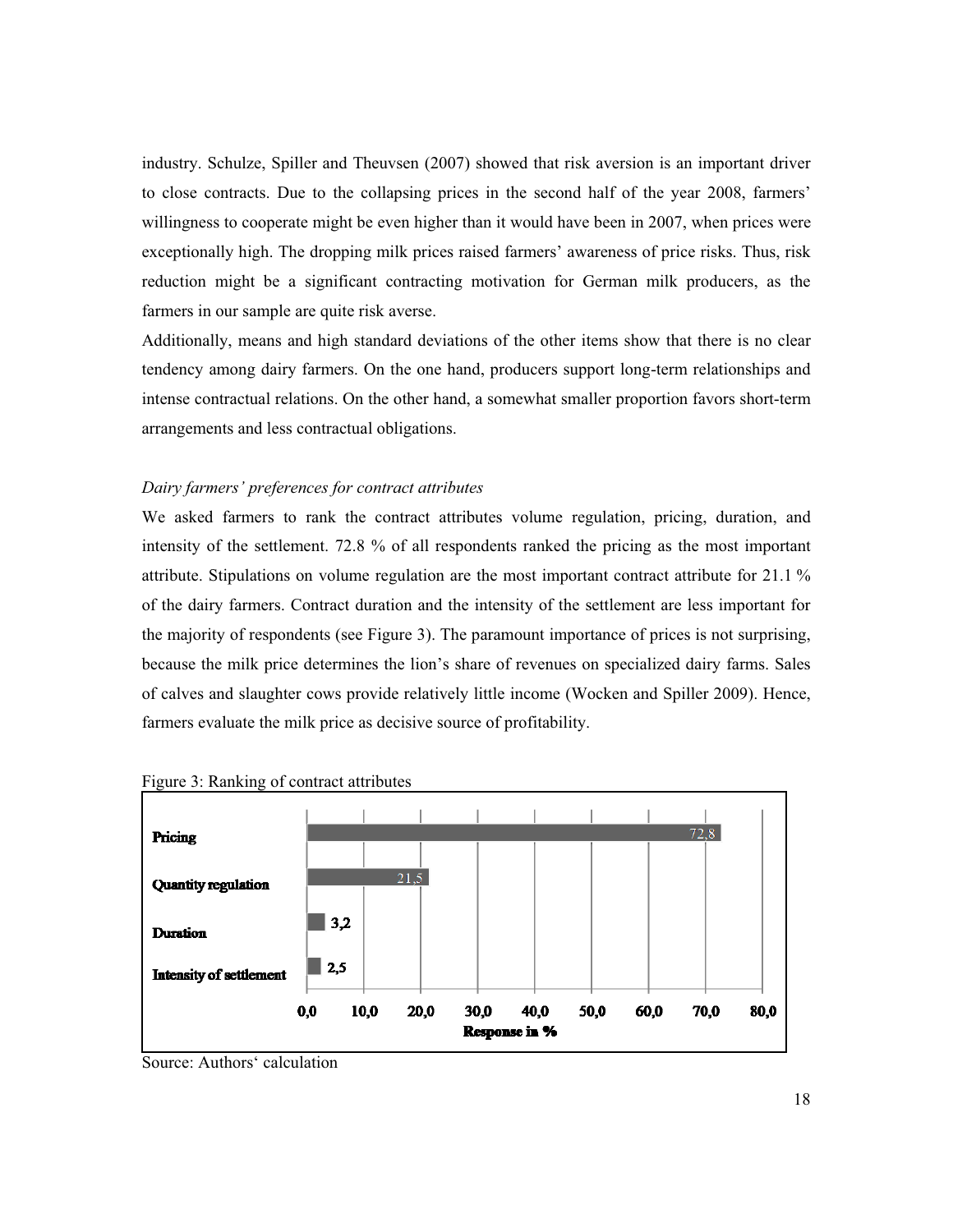In the next step, respondents evaluated three different pricing systems (see Figure 4): the classical cooperative price setting, price negotiations between processors and producer groups and milk pricing via reference prices. They object to the classical pricing mechanism of coops (M=-0.86; SD=1.670). Only 21.3 % of all farmers have a positive attitude towards it. Price negotiations between the market partners obtain the highest acceptance among farmers  $(M=1.27; SD=1.404)$ . 73.8 % of the respondents agree with it. Farmers judge the third pricing mechanism rather positively  $(M=0.38; SD=1.524)$ . A proportion of 46.9% approve the application of a reference price.



Figure 4: Farmers' evaluation of different pricing systems

Source: Authors' calculation

Farmers are dissatisfied with the predominant pricing method, because they feel a lack of control over the price setting. The perception that they are at the mercy of their processor causes reactance effects. This may be one explanation for the clear refusal of the classical cooperative price setting. From farmers' viewpoint, their influence on price negotiations might be higher. Thus, they evaluate bargaining processes between market partners quite positively.

Interviewees prefer rather short-term intervals of price setting. The majority of respondents vote for quarterly or half-yearly pricing intervals (each with about 38 %). Only 21.9 % favor annual price settings. The results reflect the current market developments. Farmers accept the necessity of shorter pricing intervals due to the increasing price volatility and the alignment of domestic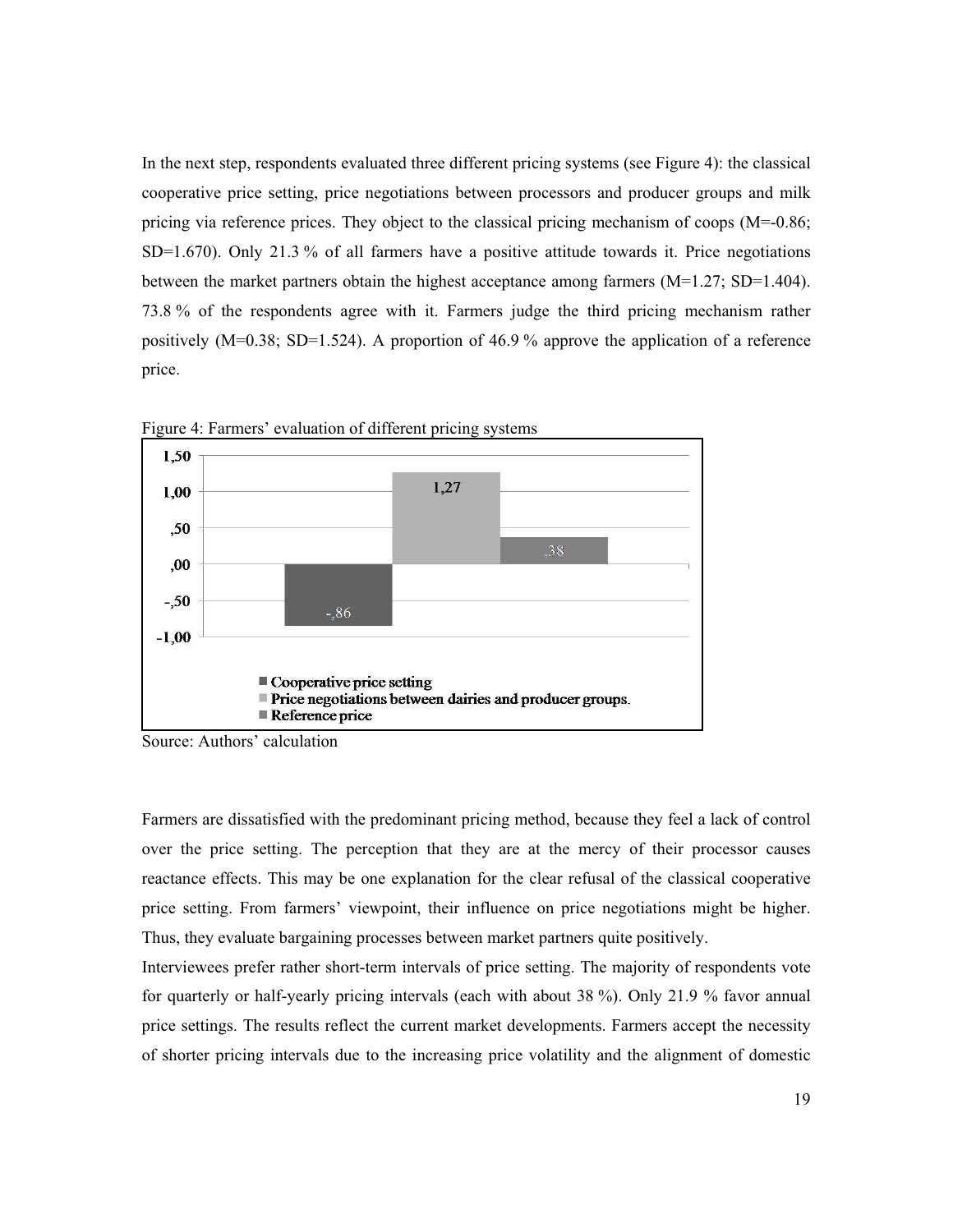prices to the world market price caused by market liberalization (Berkum and Helming 2006). Nevertheless, 43.9 % of the respondents agree with the statement "My dairy has to balance out price fluctuations", showing that at least a proportion of the dairy farmers wishes to shift price risks towards the processor.

The volume regulation is a very important feature of future milk marketing contracts. For farmers, volume regulations are associated with planning reliability and the opportunity of growth. Hence, milk producers would prefer arrangements that guarantee unlimited delivery quantities. 59.7 % of all respondents agree to the statement. Farmers are prepared to forecast their production for the following year bindingly in return for free deliveries. Nevertheless, they are not prepared to accept fines if they do not supply the volumes contracted beforehand. More than two thirds (67.7 %) of the respondents would forecast their quantities supplied, but only little more than one third (38.5 %) of the producers accepts fines for excess or accordingly under deliveries (see Table 6).

66.5 % of the dairy farmers vote for the persistence of their selling obligations. In return, 70.2 % of all participants demand that milk processors retain their intake obligations in the future. The result is little surprising, because existing buying and selling obligations guarantee planning security for producers in particular. Nevertheless, especially farmers' selling obligations are also favorable for processors, as they provide them with planning reliability and contribute to securing the raw milk supply.

| <b>Statement</b>                                                                                                                | M       | <b>SD</b> |
|---------------------------------------------------------------------------------------------------------------------------------|---------|-----------|
| My future contract should not limit delivery quantities.                                                                        | 0.81    | 1.816     |
| In order to guarantee planning reliability for my dairy, I would<br>forecast my production volumes bindingly for the next year. | 1.10    | 1.428     |
| I accept milk price reductions if I cannot supply the contract<br>volumes.                                                      | $-0.29$ | 1.882     |
| Dairy farmers' selling obligation should persist.                                                                               | 1.00    | 1.605     |
| Milk processors should retain the intake obligation in the future.                                                              | 1.30    | 1.475     |

Table 6: Dairy farmers' preferences concerning volume regulation

Source: Authors' calculation

M= mean (Scale ranging from "-3 = Strongly disagree" to "+3 = Strongly agree"); SD = standard deviation

Figure 5 illustrates that farmers' attitudes towards the contract duration are heterogeneous. In 58.1 % of all cases, they support contract periods from one to two years. Only 16.3 % of the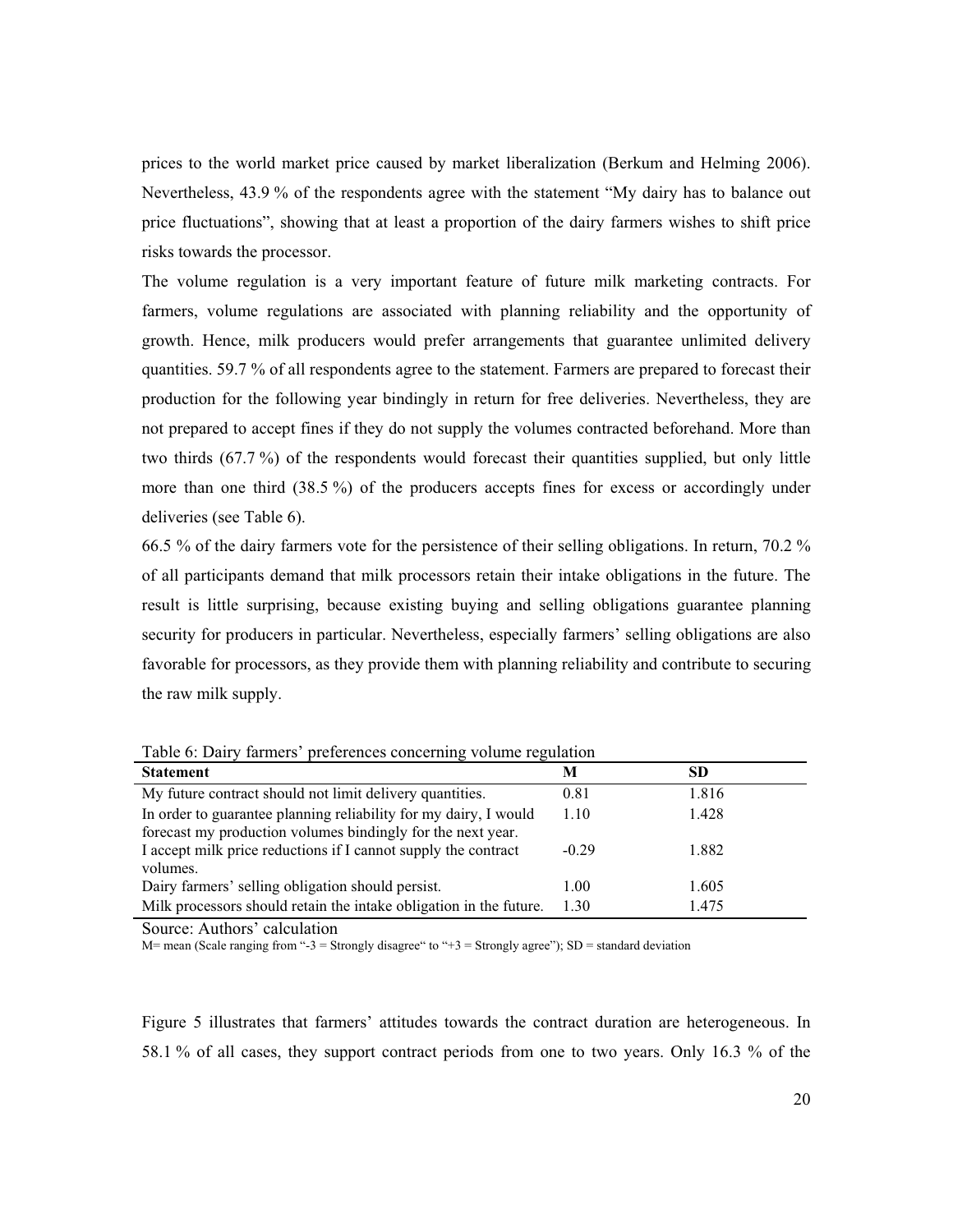interviewees favor short-term contracts of less than one year, whilst one quarter (25.6 %) of the respondents is willing to close contracts for at least two years. All in all, the preferences for contract duration correspond with the status quo. Nevertheless, the willingness to close long-term agreements (e. g. for five years) is quite low.



Figure 5: Farmers' attitudes towards contract duration

Table 7 gives an overview of preferences with regard to contract duration. 69.6 % of the respondents agree to the statement "The period of cancelation should be as short as possible". Furthermore, a proportion of 55.9 % want to be able to switch dairies quickly. The clear consent to short periods of cancellation as well as to switch quickly reflects farmers wish for flexibility. As shown above, German dairy producers are quite loyal, but the milk strike in 2008 and recent complaints in 2009 demonstrate growing switching tendencies.

The high relevance of the extraordinary notice of cancelation somewhat contradicts farmers' basic loyalty. 77.6 % of the respondents demand the maintenance of extraordinary cancelation clauses. Producers perceive that this stipulation is their only means to exert pressure on their processor. Due to the high perceived dependence, more than half of the dairy farmers (52.2 %) see it as a last resort to defend oneself in case they have problems with their dairies.

Source: Authors' calculation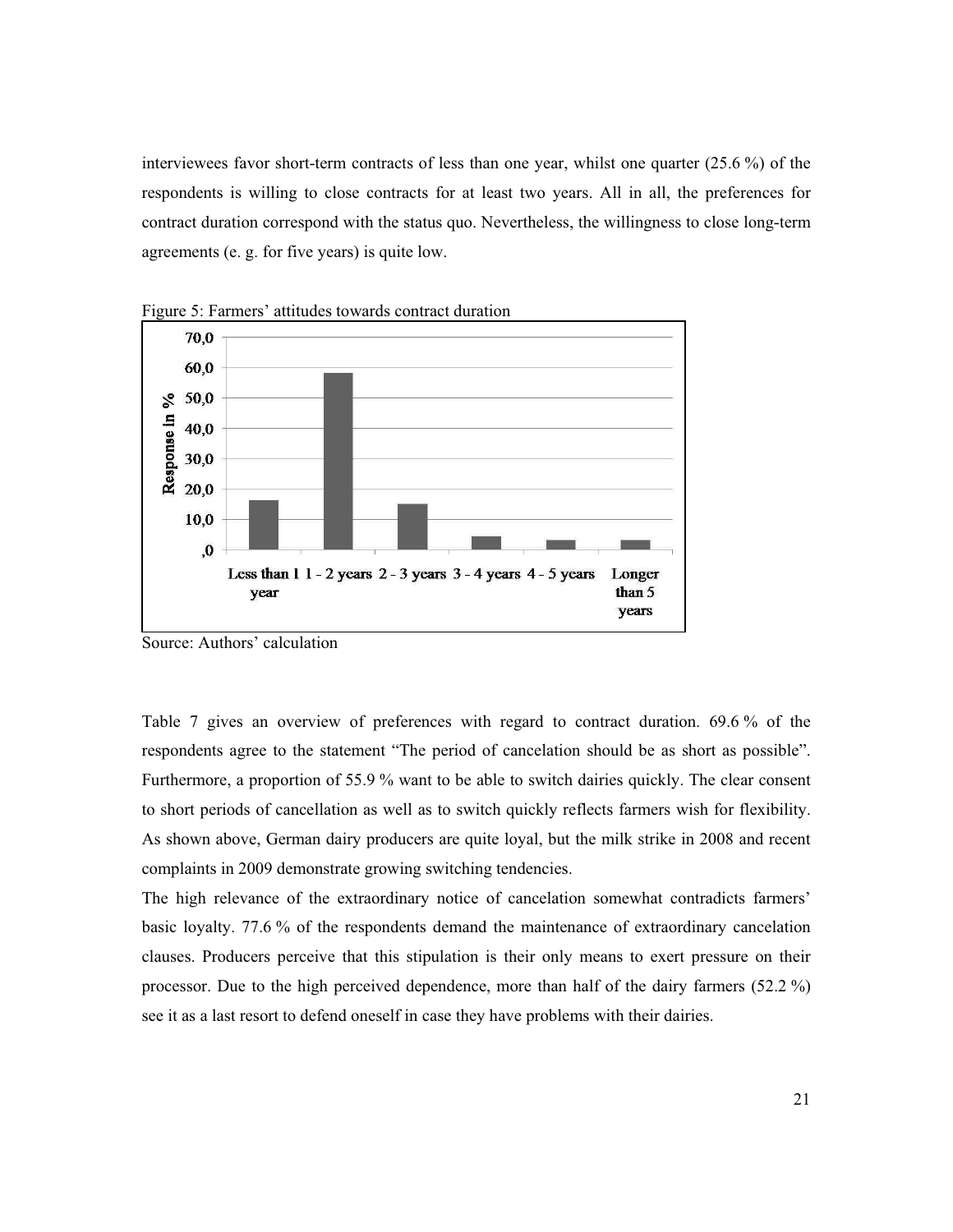| <b>Statement</b>                                              | M    | SD    |  |
|---------------------------------------------------------------|------|-------|--|
| The period of cancelation should be as short as possible.     | 1.11 | 1.564 |  |
| I want to be able to switch dairies quickly.                  | 0.73 | 1.631 |  |
| Extraordinary cancelation clauses for farmers should be       | 1.41 | 1.292 |  |
| maintained.                                                   |      |       |  |
| Only with the extraordinary notice of cancelation I can exert | 0.50 | 1.621 |  |
| pressure on my dairy.                                         |      |       |  |

Table 7: Dairy farmers' preferences concerning contract duration

Source: Authors' calculation

M= mean (Scale ranging from "-3 = Strongly disagree" to "+3 = Strongly agree"); SD = standard deviation

There is no clear tendency concerning the intensity of the coordination (see Table 8). The statement "In the dairy industry, it is sufficient to close simple marketing contracts governing quantities and prices" revealed that the preference for simple marketing contracts  $(43.5\%)$  nearly equals the demand for more complex production contracts (42.5 %). Farmers' supply chain orientation also diverges. It was parameterized with the exemplary statement "In order to improve the logistics of my dairy I would invest in further storage capacities." 41.5 % of all respondents are not willing to invest in storage capacities. Yet, in order to optimize the milk hauling process 37.7 % of the farmers are ready to invest. Otherwise, the importance of quality standards is beyond doubt: 94.4 % of all interviewees agree that contracts between farmers and milk processors should include arrangements concerning quality.

| Table 0. Daily farmers preferences concerning the intensity of the settlement |         |       |  |  |
|-------------------------------------------------------------------------------|---------|-------|--|--|
| <b>Statement</b>                                                              | M       | SD    |  |  |
| In the dairy industry, it is sufficient to close simple marketing             | 0.22    | 1.716 |  |  |
| contracts governing quantities and prices.                                    |         |       |  |  |
| In order to improve the logistics of my dairy I would invest in               | $-0.13$ | 1.703 |  |  |
| further storage capacities.                                                   |         |       |  |  |
| Contracts between farmers and milk processors should include                  | 1.94    | 0.916 |  |  |
| arrangements concerning quality.                                              |         |       |  |  |
|                                                                               |         |       |  |  |

Table 8: Dairy farmers' preferences concerning the intensity of the settlement

Source: Authors' calculation

 $M=$  mean (Scale ranging from "-3 = Strongly disagree" to "+3 = Strongly agree"); SD = standard deviation

#### *Relationship between attitudes and contract attributes*

Several authors highlight the importance of entrepreneurial freedom for farmers. Table 9 summarizes how the wish for autonomy influences the preferences. With increasing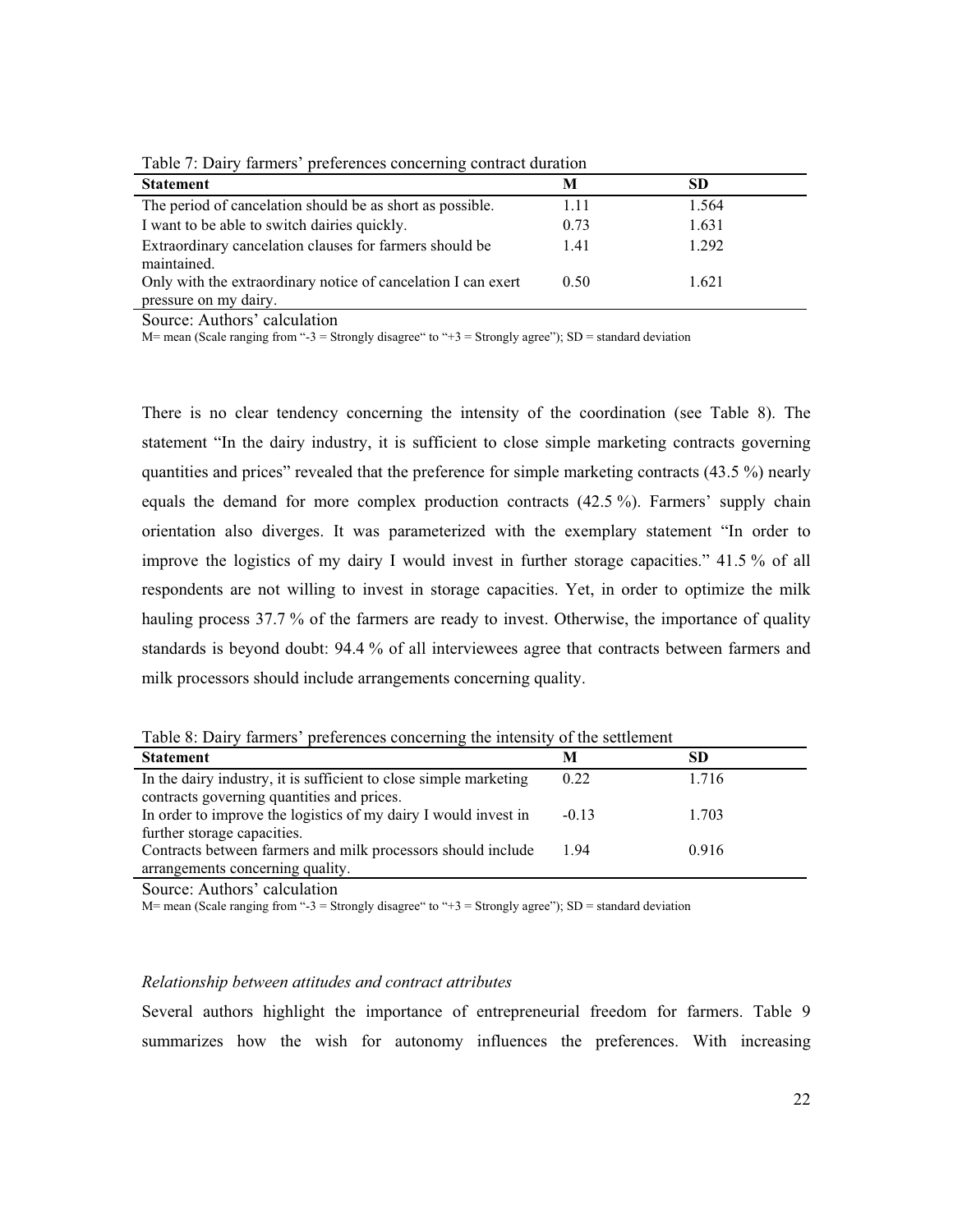entrepreneurial independence, farmers demand to shift price risks towards their processor. This is startling, as one may presume that independent entrepreneurs bear their risk on their own. It is unsurprising that the wish for flexibility and the importance of entrepreneurial freedom are positively correlated. The higher the importance of autonomy, the stronger the preference for simple marketing contracts.

Table 9: Relationship between general attitudes towards contracting and selected contract attributes

|                                                   | My dairy has to balance<br>out price fluctuations. | I want to be able to<br>switch dairies quickly. | In the dairy industry, it is<br>sufficient to close simple<br>marketing contracts<br>governing quantities and<br>prices. |  |  |
|---------------------------------------------------|----------------------------------------------------|-------------------------------------------------|--------------------------------------------------------------------------------------------------------------------------|--|--|
| Entrepreneurial<br>freedom is important<br>to me. | $0,180^*$                                          | $0.227***$                                      | $0,157$ *                                                                                                                |  |  |
| Source: Authors' calculation                      |                                                    |                                                 |                                                                                                                          |  |  |

\*\* The correlation is significant at the 0.01-level

\* The correlation is significant at the 0.05-level

Farmers with a positive attitude towards long-term contracts have a higher willingness to forecast production volumes bindingly. Thus, they guarantee a higher planning reliability for their milk processor. The long-term orientation favors the support of the classical cooperative price setting. Probably, satisfaction with the existing pricing mechanism has a positive influence on the willingness to cooperate more closely with the processor. Thus, contract attributes could also influence attitudes towards contracting. A positive attitude towards long-term contractual relations with dairies is positively correlated with the demand for the persistence of selling obligations. The long-term orientation reduces the wish for short cancelation periods (see Table 10).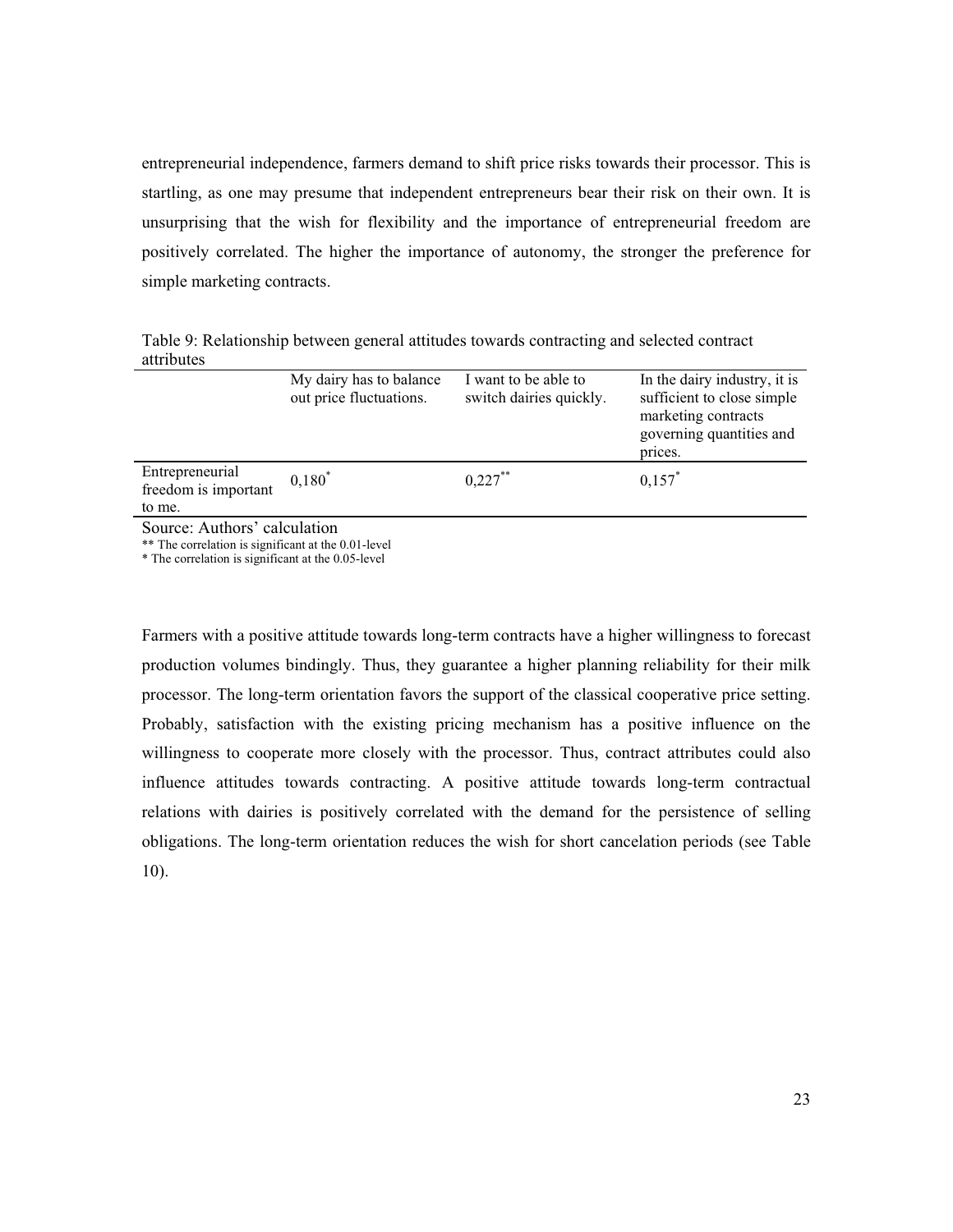|                                                                                                         | In order to<br>guarantee<br>planning<br>reliability for my<br>dairy, I would<br>forecast my<br>production<br>volumes<br>bindingly for the<br>next year. | Evaluation of the<br>classical<br>cooperative price<br>setting | Dairy farmers'<br>selling obligation<br>should persist. | The period of<br>cancelation<br>should be as short<br>as possible. |  |
|---------------------------------------------------------------------------------------------------------|---------------------------------------------------------------------------------------------------------------------------------------------------------|----------------------------------------------------------------|---------------------------------------------------------|--------------------------------------------------------------------|--|
| In my opinion it<br>would be better if<br>farmers engaged in<br>long-term contracts<br>with their dairy | $0,221**$                                                                                                                                               | $0,299**$                                                      | $0.383**$                                               | $-0,424**$                                                         |  |
| processors.                                                                                             |                                                                                                                                                         |                                                                |                                                         |                                                                    |  |
| Source: Authors' calculation                                                                            |                                                                                                                                                         |                                                                |                                                         |                                                                    |  |

Table 10: Relationship between attitudes towards contractual relations in the dairy industry and selected contract attributes

Source: Authors' calculation

\*\* The correlation is significant at the 0.01-level

\* The correlation is significant at the 0.05-level

The results reveal relationships between attitudes towards contracting and preferences for selected contract attributes. Thus, behavioral approaches show that an important factor in choosing the right governance structure, i.e. the potential contract design, is farmers' acceptance (Schulze, Spiller, and Theuvsen 2007). However, further research should investigate the direction of causality between contract attributes and attitudes.

#### *Results of a simple choice experiment*

In order to receive a more realistic estimation of preferences for possible contracts, we conducted a simple choice experiment. Farmers had to choose their favorite contract out of four options, which were designed on the basis of expert interviews. The options combined all contract attributes. Thus, the decision situation was more lifelike than a simple evaluation of every single contract attribute. Additionally, the discrete choice of one contract was more realistic than ranking the four options as in conjoint analysis (Ashok, Dillon, and Yuan 2002; McFadden 1986).

Hence, we offered four contracting options: the duration of contract A is six months, during which prices and delivery quantities are fixed. Fines have to be paid for excess deliveries. Option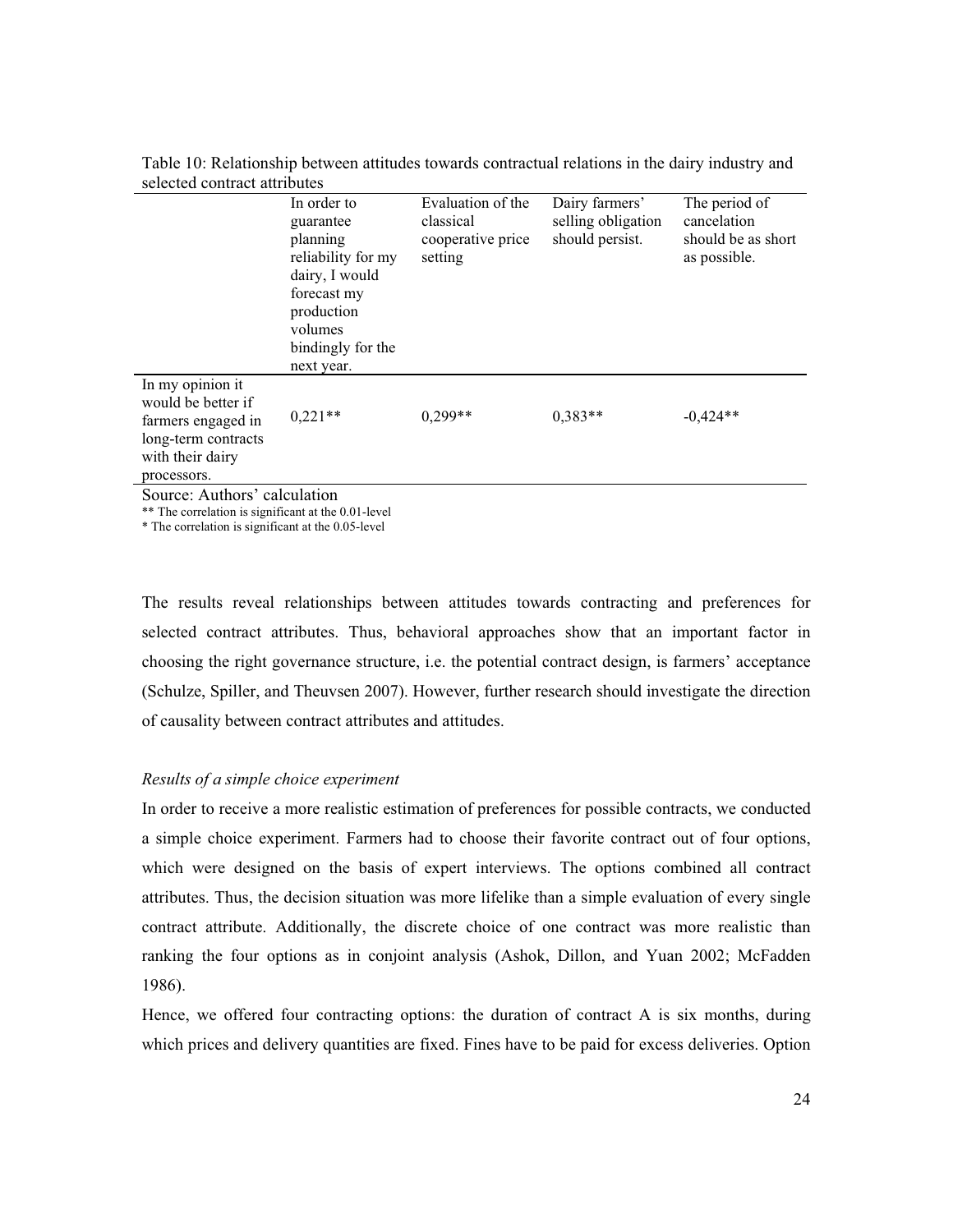B is a two year contract. There are no quantity regulations, but farmers have to forecast their production for the following six months. The price is based on a reference price plus bonus. Contract C is also a two year contract. The delivery quantity is fixed and fines have to be paid for excess deliveries. The price is based on a reference price plus bonus. Due to fixed delivery quantities, the bonus is higher than in option B. Contract D is a five year contract with a classical (cooperative) price setting mechanism. Delivery quantities are not limited, but farmers have to forecast their production for the following six months.

42.1 % of the respondents chose contract B, i.e. contingent to unlimited deliveries farmers are willing to conclude long-term agreements. The comparison with option C (14.5 %) further highlights these results. Option A (27 %) shows that milk producers accept fixed prices for shorter periods of time (e.g. 6 months). The results for contract D  $(16.4\%)$  illustrate that only a small proportion of farmers accepts contractual arrangements lasting for more than two years.







The four groups show no statistically significant differences regarding farm characteristics. Nevertheless, farm and herd size of suppliers preferring contract D are smaller, while larger farms tend to option A, i.e. are willing to sign short-term contracts. Hence, smaller farmers might be more risk averse.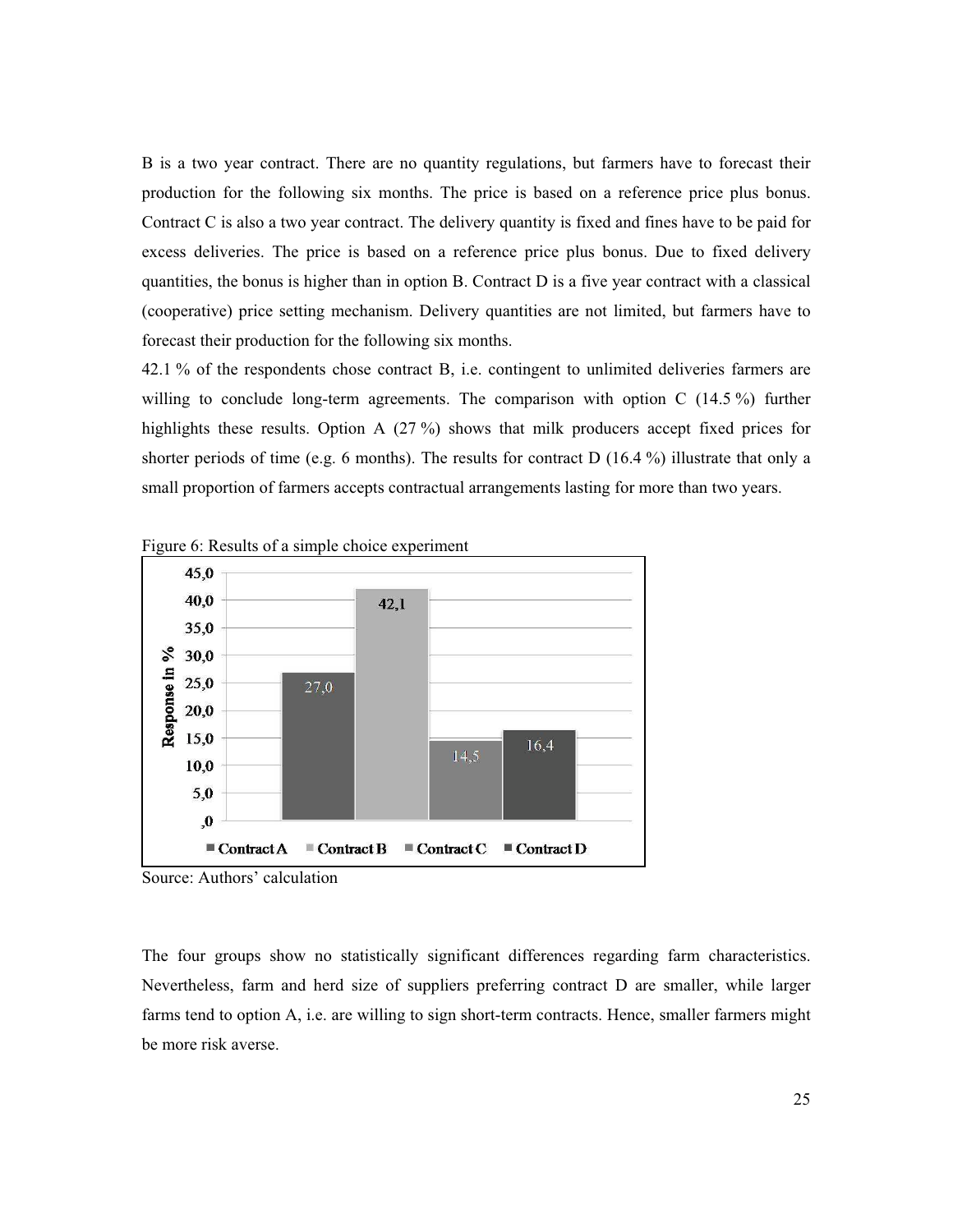# **Conclusions**

This study investigated several questions with regard to contract design in the dairy industry after the quota expires in the year 2015. Firstly, we analyzed the attitudes of German dairy farmers towards contracting. Although long-term and stable business relationships are typical in the industry, milk suppliers' attitudes do not differ significantly from other agricultural producers (e.g. hog farmers). They have a similar preference for entrepreneurial freedom and independence. Due to the prevailing attitude among dairy producers, we may conclude that the establishment of stronger vertically coordinated arrangements in the dairy industry is not very likely. Another factor arguing against stronger vertical coordination is the high specific knowledge of dairy farmers. Its centralization would be quite challenging (Spiller 2009a).

Next, we addressed the question of agricultural suppliers' preferences towards the contract attributes pricing (mechanism), volume regulation, duration and intensity of the settlement. In general, dairy farmers prefer contracts without controls, i.e. flexibility concerning production volumes. The maximum length of contracts is two years. Hence, current durations can be maintained in future contracts. Farmers strongly reject the classical cooperative price setting due to a perceived lack of control. They favor (frequent) price negotiations or the application of a reference price, thus particularly coops have to reconsider their pricing mechanism. Nevertheless, tendencies among farmers are not always clear. High standard deviations indicate that preferences for contract attributes diverge in many cases. Thus, a further segmentation analysis to identify clusters of farmers based on their preferences and attitudes will be conducted in the next step of the research project.

Furthermore, there are correlations between farmers' attitudes and preferences for contract attributes. Dairy processors should consider their suppliers' attitudes, if they want to raise farmers' acceptance for new contract systems. For example, milk producers with a long-term orientation will accept longer cancelation periods. Additionally, their acceptance of the cooperative pricing mechanism is higher. These results may contribute to raise dairies' understanding of their agricultural suppliers and consequently facilitate the negotiation of contracts between the market partners. Thus, based on the knowledge of the relationship between suppliers' attitudes and their preferences for particular contract attributes, milk processors have the opportunity to design contracts that match their procurement strategies as well as their suppliers' wishes.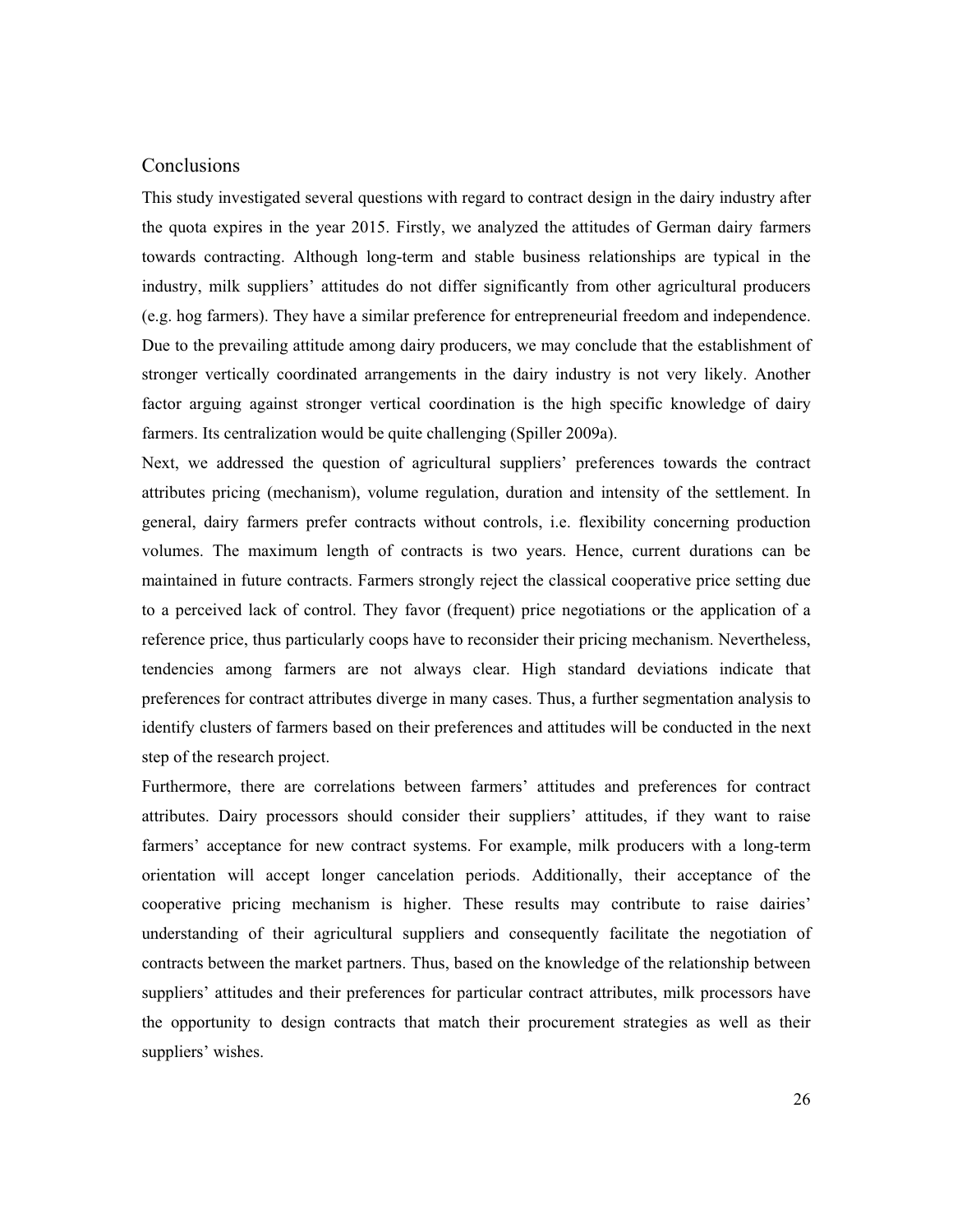Our results display German dairy farmers' first assessment of the development of contracts in the industry. Dairy processors do not have to accept every request. They might use the results of our survey as a basis for further negotiations. Due to the expiry of the milk quota, volume regulations are of paramount importance for milk processors, because they need to secure their raw milk supply. Furthermore, their planning reliability increases with stricter volume regulations. However, restricted production quantities constrain growth' opportunities for farmers. Hence, there is a trade-off between dairies and farmer-suppliers. The establishment of forecasting systems might solve this problem, i.e. farmers have to notify their dairy of the volumes that they are going to produce during a fixed period of time (e.g. in the following six months). This solution might be advantageous for cooperatives in particular, as they face a high planning insecurity due to their legal intake obligation.

The optimal contract design for dairies is contingent upon their corporate strategy. The future supply management concept has to take into account quantity (and growth), costs, flexibility, quality exigencies, controls and finance (Large 2006). Firm-specific goals have to be set for supply management dependent on the market orientation and the strategic planning: for example, producers of brands and specialties need a relatively fixed amount of milk, since the quantities sold vary little in the short and medium term. It is therefore reasonable for them to assume longterm contracts with a fixed amount of milk. Other dairies (mainly coops) producing standard goods or private labels are highly dependent on periodic price negotiations with only few retailing customers. For them it will be beneficial to sign short-term contracts, i.e. to match the semiannual negotiations with retailers. Thus, they can rapidly react to market fluctuations on the demand side.

All in all we cannot identify a first best solution. Depending on the strategic orientation of both farmers and dairies, a multitude of possible contract designs might be established after the abolition of the quota (Isermeyer et al. 2006). Irrespective of the chosen strategy, the strategies pursued by the dairies have to match the development goals of their suppliers. Growing companies therefore should also encourage their suppliers to grow. All future contracts between dairies and farmers require a coherent mix of stipulations. Complex production contracts are – for instance – not compatible with short-term arrangements (Spiller 2009a).

Our study does not fulfill all criteria of representativeness. Thus, it has to be classified as exploratory. Nevertheless, it provides comprehensive evidence on the development of contractual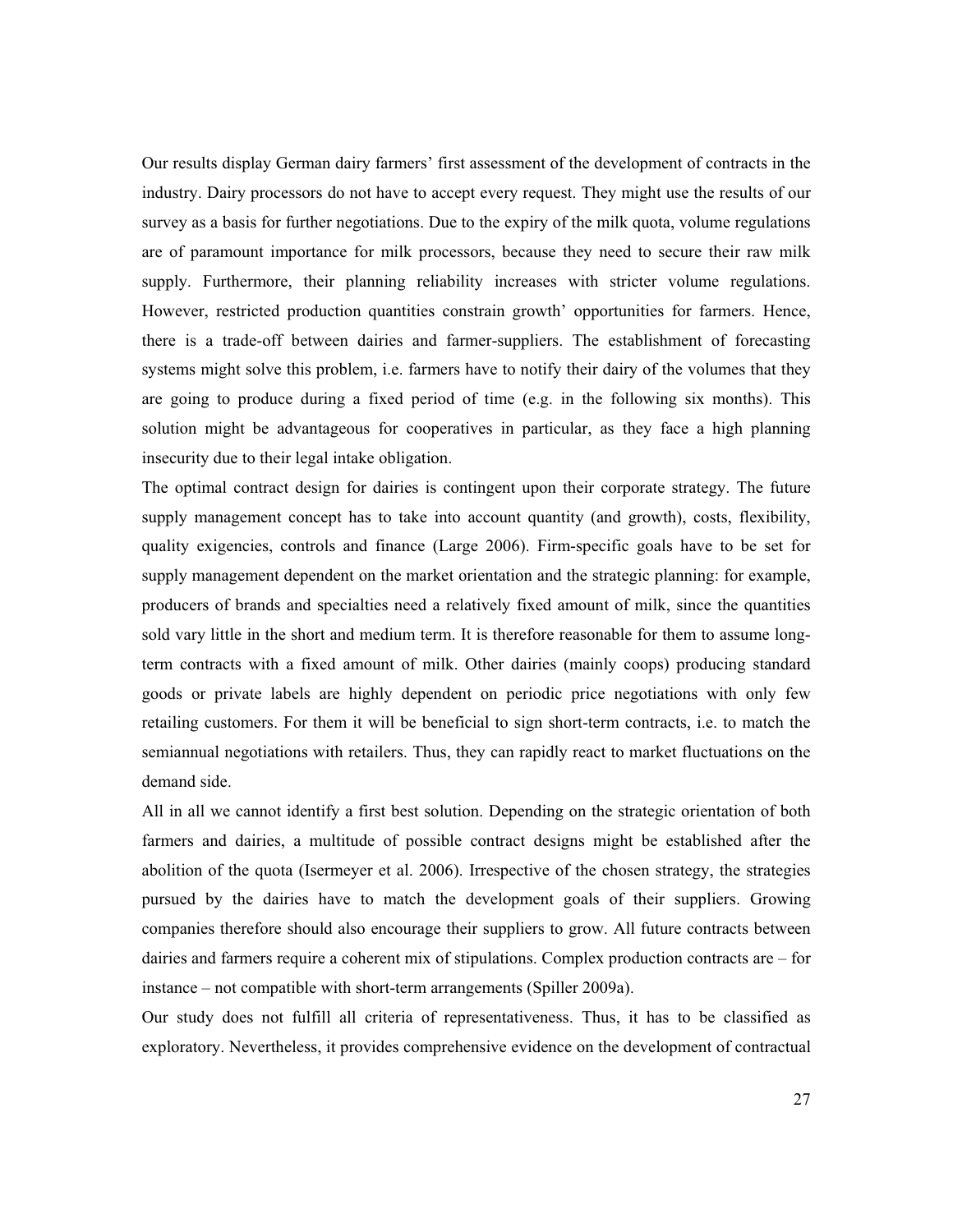relations in the dairy industry from farmers' perspective. Due to the novelty of the topic, many respondents thought about the questions for the first time while answering our questionnaire. At some points, the response behavior indicates that they were not entirely sure about their answers. Thus, it might be advisable to repeat the survey in order to check the robustness of the responses. Furthermore, interviewees were limited to the region of Northwestern Germany; the size of most farms was far above the German average, as was the educational level of the interviewed farmers. Hence, we cannot extrapolate the results to all German or European dairy farmers.

Further research should concentrate on the practical implementation of contracts. Therefore, decision-theoretic models should complement the behavioral approach employed in our study.

## References

- Ashok, K., W. R. Dillon, and S. Yuan. 2002. Extending Discrete Choice Models to Incorporate Attitudinal and Other Latent Variables. *Journal of Marketing Research* 39 (1):31-46.
- Batt, P. J. 2003. Building trust between growers and market agents. *Supply Chain Management: An International Journal* 8 (1):65-78.
- Bekkum, O.-F. van, and J. Nilsson. 2000. Liberalization of International Dairy Markets and the Structural Reform of European Dairy Cooperatives. Paper read at 10th Annual World Food and Agribusiness Congress "Consumers, Technology, & Environment: Creating Opportunity and Managing Risk", IAMA, at Chicago.
- Bergevoet, R. H. M. 2005. Entrepreneurship of Dutch dairy farmers, Wageningen University, Wageningen.
- Berkum, S. van, and J. Helming. 2006. European dairy policy in the years to come: impact of quota abolition on the dairy sector. The Hague: Agricultural Economics Research Institute.
- Bijman, J., S.W.F. Omta, J. H. Trienekens, J.H.M. Wijnands, and E.M.F. Wubben, eds. 2006. *Management and organization in international agri-food chains and networks*. Edited by J. Bijman, S. W. F. Omta, J. H. Trienekens, J. H. M. Wijnands and E. M. F. Wubben, *International Agri-Food Chains and Networks Management and Organization*. Wageningen: Wageningen Academic Publishers.
- Boger, S. 2001. Quality and contractual choice: a transaction cost approach to the polish hog market. *Eur Rev Agric Econ* 28 (3):241-262.
- Buschendorf, H. 2008. Optimierung der Betriebsstättenstruktur als Ausgangspunkt unternehmensstrategischer Optionen der Molkereiwirtschaft Deutschlands, Dissertation, Fakultät für Wirtschaftswissenschaften, Technische Universität München, München.
- Danish Dairy Board. 2009. *World's top 20 dairy companies* 2008 [cited March 17 2009]. Available from the state of the state of the state of the state of the state of the state of the state of the state of the state of the state of the state of the state of the state of the state of the state of the state of http://www.danishdairyboard.dk/smcms/danishdairyboard\_dk/Facts\_figures/Global\_key figures/World\_s\_top\_20/Index.htm?ID=5160.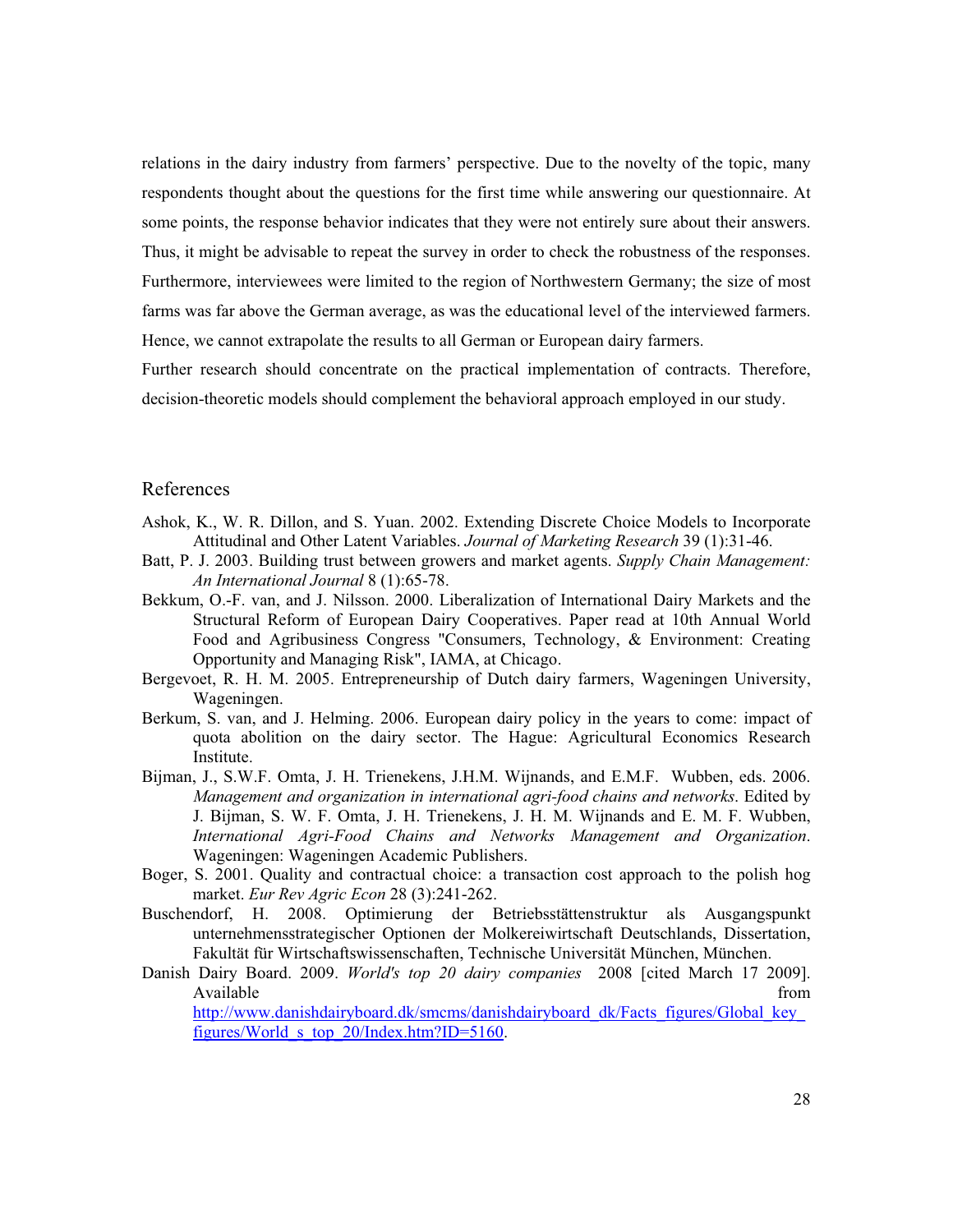Davis, C. G., and J. M. Gillespie. 2007. Factors Affecting the Selection of Business Arrangements by U.S. Hog Farmers. *Review of Agricultural Economics* 29 (2):331-348.

Deutscher Bauernverband (DBV). 2006. Arbeitspapier zur Zukunft der Milchquotenregelung.

- Downs, C. J. 1991. EC agricultural policy and land use : Milk quotas and the need for a new approach. *Land Use Policy* 8 (3):206-210.
- Drescher, K. 1993. *Vertraglich vertikale Koordination in der deutschen Landwirtschaft*. Aachen: Shaker.
- Enting, J., and J.J. Zonderland. 2006. Actions to enhance vertical coordination in the Dutch pig chain. Paper read at 16th Annual World Food and Agribusiness Congress "Agribusiness, Food, Health and Nutrition", IAMA, at Buenos Aires, Argentina.
- European Commission. 2002. Bericht über die Milchquoten.
	- ———. 2006. Milch und Milcherzeugnisse in der Europäischen Union.
	- ———. 2008. Dairy market: Council approves 2 percent increase in milk quotas from April 2008, Press Release IP/08/455, March 17, 2008 Brussels.
- European Dairy Farmers (EDF). 2008. EDF Snapshot 2008: General presentation for participating farmers from Europe.
- Evans, L. 2004. Structural Reform: the Dairy Industry in New Zealand. Paper read at APEC High Level Conference on Structural Reform, at Tokyo, Japan.
- Evans, L., and R. Meade. 2005. The Role and Significance of Cooperatives in New Zealand Agriculture: A Comparative Institutional Analysis. edited by New Zealand Institute for the Study of Competition and Regulation Inc.
- Fahlbusch, M., A. Bahr, B. Brümmer, and A. Spiller. 2009. Der Markt für Milch und Milcherzeugnisse *Agrarwirtschaft* 58 (1):36-52.
- Fonterra. 2009. *A snapshot of Fonterra* 2008 [cited April 15 2009]. Available from http://www.fonterra.com/wps/wcm/connect/fonterracom/fonterra.com/our+business/suppl ying+fonterra/why+fonterra/fonterra+leading+the+way.
	- ———. 2009a. Constitution of Fonterra Co-operative Group Limited.
- FrieslandCampina. *The FrieslandCampina milk price consists of a guaranteed price and a performance payment* 2009. Available from http://www.en.frieslandcampina.com/about%20us/financial/milk%20price.aspx.
- Furesi, Roberto, Gaetano Martino, and Pietro Pulina. 2006. Contractual choice and food safety strategy : some empirical findings in Italian poultry sector. In *Trust and risk in business networks*, edited by M. Fritz, G. Schiefer and U. Rickert: ILB Press.
- Guo, H., R. W. Jolly, and J. Zhu. 2005. Contract Farming in China: Supply Chain or Ball and Chain? Paper read at 15th Annual World Food and Agribusiness Congress "Re-Inventing the Food Chain: New Products, Consumers and Markets", IAMA, at Chicago, USA.
- Gyau, A., A. Spiller, and C. Wocken. 2008. The Influence of Price and Relational Behaviours on the Relationship Quality in the German Dairy Industry. *Agribusiness: An International Journal* (in review, previously unreleased).
- Hansen, M. H., J. L. Morrow Jr., and J. C. Batista. 2002. The impact of trust on cooperative membership retention, performance, and satisfaction: an exploratory study. *International Food and Agribusiness Management Review* 5 (4):41-59.
- Isermeyer, F. 2007. Zukunft der Milchquotenregelung wie sind die verschiedenen Politikoptionen zu beurteilen? Arbeitsberichte des Bereichs Agrarökonomie 01/2007 Braunschweig.
- Isermeyer, F., M. Brockmeier, H. Gömann, R. Hargens, R. Klepper, P. Kreins, F. Offermann, B. Osterburg, J. Pelikan, P. Salamon, and H. Thiele. 2006. Analyse politischer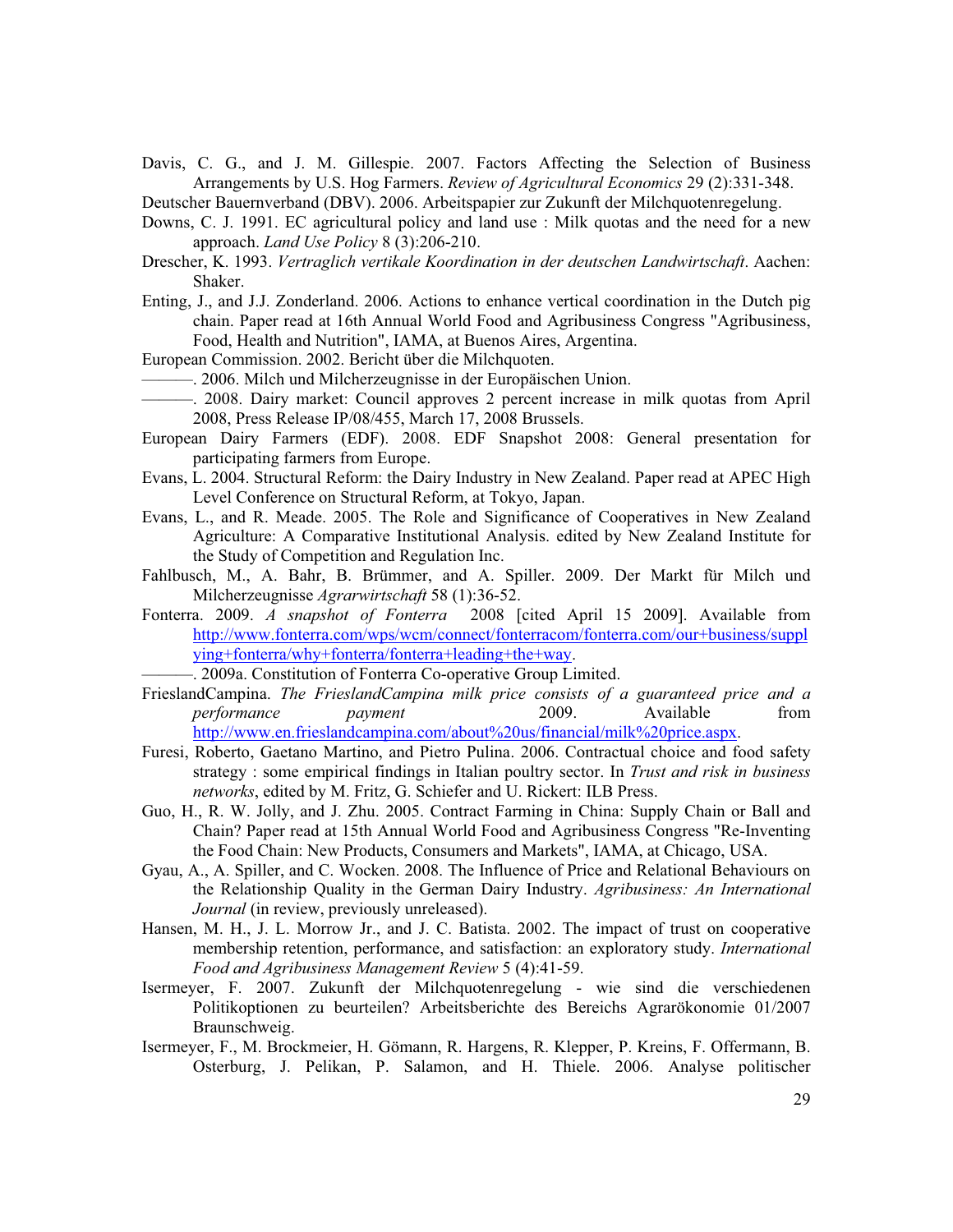Handlungsoptionen für den Milchmarkt - Studie im Auftrag des Bundesministeriums für Ernährung, Landwirtschaft und Verbraucherschutz. In *Sonderheft 300*, edited by Landbauforschung Völkenrode. Braunschweig, Kiel.

- Jongeneel, R., and A. Tonini. 2008. Dairy Quota and Farm Structural Change: A Case Study on the Netherlands. Paper read at 107th EAAE Seminar "Modeling of Agricultural and Rural Development Policies", at Sevilla.
- Katchova, A. L., and M. J. Miranda. 2004. Two-Step Econometric Estimation of Farm Characteristics Affecting Marketing Contract Decisions. *American Journal of Agricultural Economics* 86 (1):88-102.
- Key, N. 2005. How much do farmers value their independence? *Agricultural Economics* 33 (1):117-126.
- Key, N., and J. MacDonald. 2006. Agricultural Contracting: Trading Autonomy for Risk Reduction. In *Amber Waves*.
- Kularatna, H. D., J. D. Spriggs, and G. G. Storey. 2001. Beef Producer Attitudes for Industry Coordination: Empirical Evidence from Canada. *Supply Chain Management: An International Journal* 6 (3):119-127.
- Lajili, K., P. J. Barry, S. T. Sonka, and J. T. Mahoney. 1997. Farmers' preferences for crop contracts. *Journal of Agricultural and Resource Economics* 22 (2):264-280.
- Large, R. 2006. *Strategisches Beschaffungsmanagement Eine praxisorientierte Einführung*. 3rd ed. Wiesbaden: Gabler.
- LZ. 2007. Molkereien streiten sich um Milch. *Lebensmittelzeitung*, No. 28, 2007-07-13, 16.
- MacDonald, J., J. Perry, M. Ahearn, D. Banker, W. Chambers, C. Dimitri, N. Key, K. Nelson, and L. Southard. 2004. Contracts, Markets, and Prices: Organizing the Production and Use of Agricultural Commodities. Agricultural Economic Report Number 837. edited by United States Department of Agriculture (USDA). Washington, DC.
- McFadden, D. 1986. The choice theory approach to market research. *Marketing Science* 5 (4):275-297.
- Mighell, R. L., and L. A. Jones. 1963. Vertical coordination in agriculture. Agricultural Economic Report Number 19. edited by United States Department of Agriculture (USDA). Washington, DC.
- Milchindustrieverband (MIV). 2009. *Milchwirtschaft in Turbulenzen: Gutes Jahr 2007, schwieriger Start 2008. Press Release, May 20, 2008* 2008a [cited April 4 2009]. Available from the state of  $\sim$  from the state of  $\sim$  from the state of  $\sim$  from the state of  $\sim$  from the state of  $\sim$  from the state of  $\sim$  from the state of  $\sim$  from the state of  $\sim$  from the state of  $\sim$  from

http://www.milchindustrie.de/de/presse/pressemitteilungen/2008\_05\_20\_01.html.

- ———. 2009. *Strukturen der Milchindustrie* 2008b [cited March 17 2009]. Available from http://www.milchindustrie.de/de/milch/brancheninformationen/strukturenmilchindustrie.html.
- Milk Development Council (MDC). 2005. Raw Milk Contracts and Relationships: The Need for Change. Cirencester.
- Mischel, M. 2008. Konsequenzen der neuen EU-Agrarpolitik. *molkerei-industrie*, 8-11.
- Morgan, R. M., and S. D. Hunt. 1994. The Commitment-Trust Theory of Relationship Marketing. *Journal of Marketing* 58 (3):20-38.
- Nordmilch. 2008. Geschäftsbericht 2007.

Official Journal of the European Communities. 1999. Council Regulation (EC) No. 1256/1999 of 17 May 1999 amending Regulation (EEC) No 3950/92 establishing an additional levy in the milk and milk products sector. edited by European Community.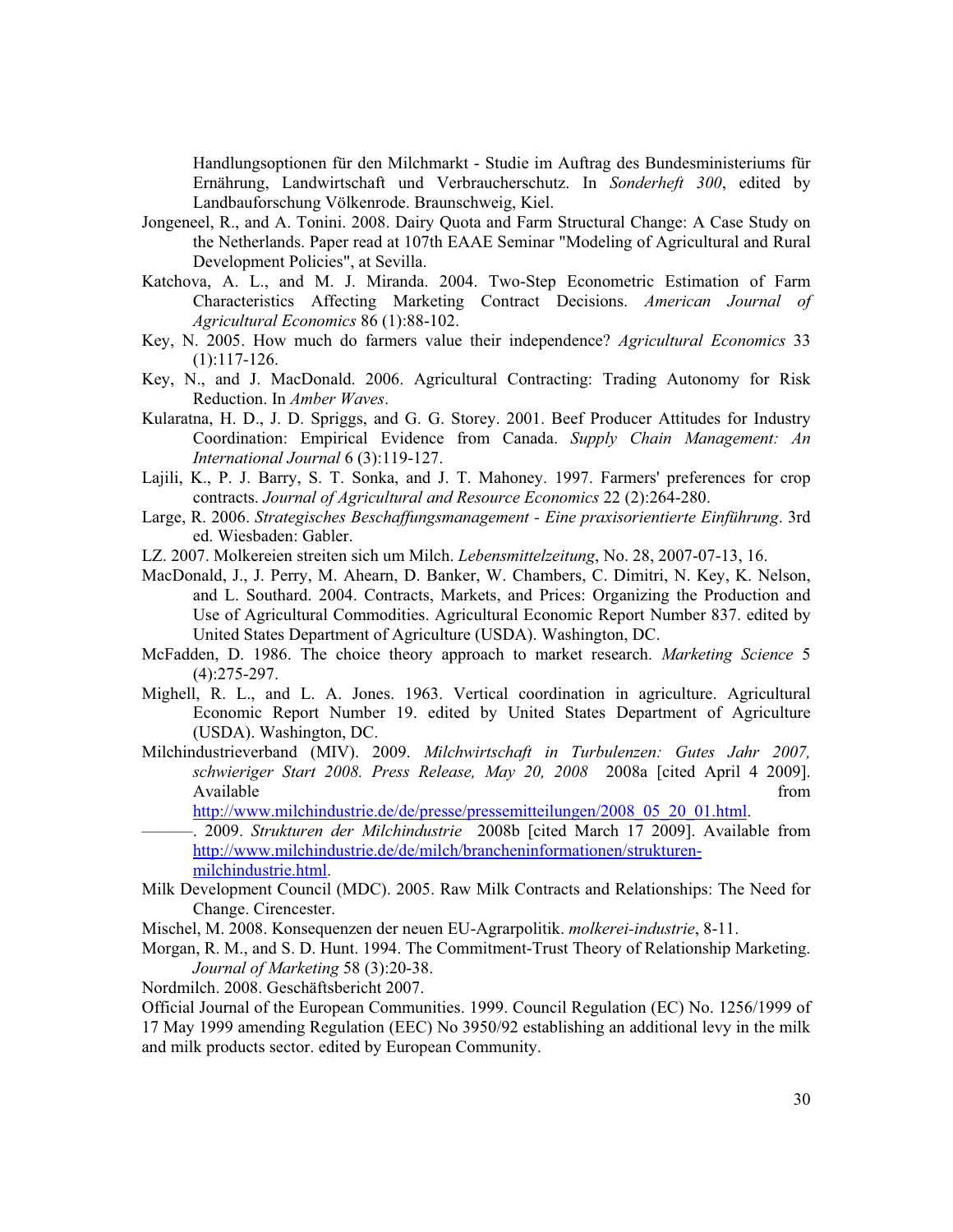- Roe, B., T. L. Sporleder, and B. Belleville. 2004. Hog Producer Preferences for Marketing Contract Attributes. *American Journal of Agricultural Economics* 86 (1):115-123.
- Schaper, C., C. Wocken, K. Abeln, B. Lassen, S. Schierenbeck, A. Spiller, and L. Theuvsen. 2008. *Risikomanagement in Milchviehbetrieben: eine empirische Analyse vor dem Hintergrund der sich ändernden EU-Milchmarktpolitik.* Edited by Schriftenreihe der Landwirtschaftlichen Rentenbank: Risikomanagement in der Landwirtschaft, *Band 23*. Frankfurt am Main.
- Schramm, Matthias, Achim Spiller, and Torsten Staack. 2004. *Brand Orientation in der Erna*ሷ*hrungsindustrie : Erfolgsdeterminanten der Markenfu*ሷ*hrung am Beispiel genossenschaftlicher Hersteller*. 1. Aufl. ed. Wiesbaden: Dt. Univ.-Verl.
- Schulze, B., A. Spiller, and L. Theuvsen. 2007. A broader view on vertical coordination: lessons from German pork production. *Journal on Chain and Network Science* 7 (1):35-53.
- Schulze, B., C. Wocken, and A. Spiller. 2006. Relationship Quality in agri-food chains: Supplier management in the German pork and dairy sector. *Journal on Chain and Network Science* 6 (1):55-68.
	- ———. 2006. Supplier Relationship Quality in the German Pork and Dairy Sector: Theoretical Considerations and Empirical Evidence. Paper read at 16th Annual World Food and Agribusiness Congress "Agribusiness, Food, Health and Nutrition", IAMA, at Buenos Aires, Argentina.
		- -. 2008. (Dis)loyalty in the German Dairy Industry: A supplier relationship management view - Empirical evidence and management implications. In *Discussion Papers of the Department of Agricultural Economics and Rural Development, Nr.0806*. Göttingen: Georg-August-Universität Göttingen.
- Spiller, A. 2009a. Strategische Überlegungen: Beschaffungsmanagement für Molkereien. *molkerei-industrie*, 15-18.
	- -. 2009b. After the Milk Quota System: Relationship Quality in the German Dairy Industry. Paper read at 26th Annual Visions Conference 2009 "Albertas Agri-Food Industry in a Globalized World", Alberta Agricultural Economics Association, at Red Deer, Alberta, Canada.
- Spiller, A., L. Theuvsen, G. Recke, and B. Schulze. 2005. *Sicherstellung der Wertschöpfung in der Schweineerzeugung: Perspektiven des Nordwestdeutschen Modells*. Münster.
- Statistisches Bundesamt. 2006. *Bevölkerung Deutschlands bis 2050 11. koordinierte Bevölkerungsvorausberechnung*. Wiesbaden.
	- ———. 2008. *Statistisches Jahrbuch 2008*. Wiesbaden.
	- ———. 2009. *Viehbestand: Haltungen mit Rindern und Rinderbestand* 2008 [cited March 17 2009]. **Constant in the absolute of the Constant in the Constant of the Constant of the Constant of the Constant of the Constant of the Constant of the Constant of the Constant of the Constant of the Constant of the Consta**

http://www.destatis.de/jetspeed/portal/cms/Sites/destatis/Internet/DE/Content/Statistiken/ LandForstwirtschaft/Viehbestand/Tabellen/Content75/BetriebeRinderBestand,templateId =renderPrint.psml.

- Weindlmaier, H. 2000. Anhang 2: Absatz- und Beschaffungsmarketing als Rahmenbedingungen für die Wettbewerbsfähigkeit des Molkereisektors in Deutschland. In *Zur Wettbewerbsfähigkeit der deutschen Milchwirtschaft. Gutachten des Wissenschaftlichen Beirates beim Bundesministerium für Ernährung, Landwirtschaft und Forsten*, edited by Bundesministerium für Ernährung Landwirtschaft und Forsten. Münster-Hiltrup: Landwirtschaftsverlag.
- Williamson, O. E. 1991. Comparative Economic Organization: The Analysis of Discrete Structural Alternatives. *Administrative Science Quarterly* 36 (2):269-296.